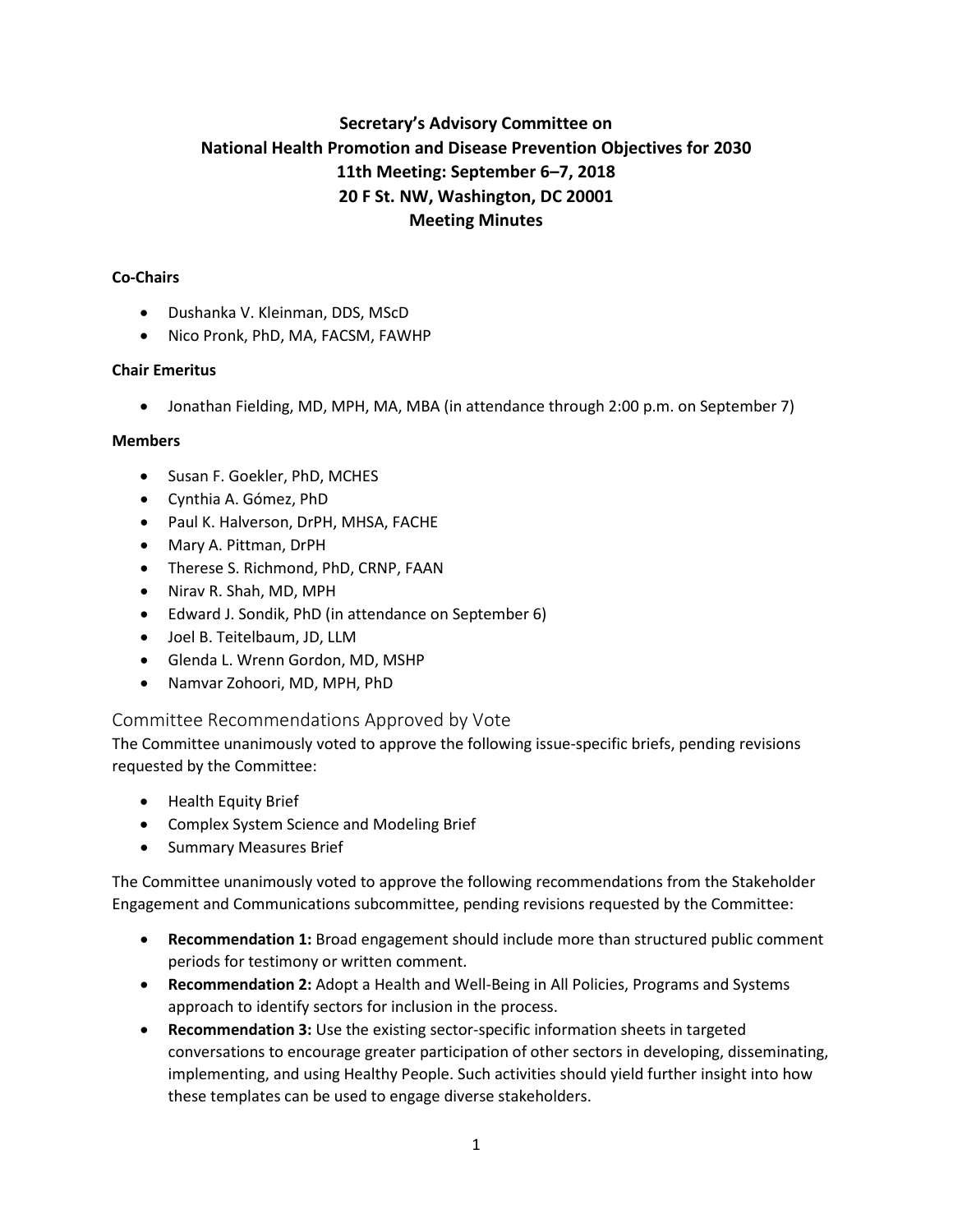- **Recommendation 4a:** Healthy People 2030 should proactively engage stakeholders to provide meaningful input on the development of objectives.
- **Recommendation 4b:** Healthy People 2030 topic area workgroups should include representatives from other sectors and those within government, and should engage other sectors and those within government.
- **Recommendation 4c:** Healthy People 2030 topic area workgroups should meaningfully engage with the public during the development and implementation processes. Such engagement should include involving other sectors in the development of Healthy People 2030 objectives.

## Action Items

- 1. The Health Equity, Complex System Science and Modeling, and Summary Measures briefs will be revised to incorporate approved Committee revisions.
- 2. The Stakeholder Engagement and Communications recommendations will be revised per Committee discussion.
- 3. The Logic Model, Data, and Implementation subcommittees will continue to meet and develop recommendations.
- 4. The Objective Review subcommittee that was established to review the proposed Healthy People 2030 objectives and provide recommendations for the Committee's consideration will meet and develop recommendations for the Committee to consider at its next in-person meeting.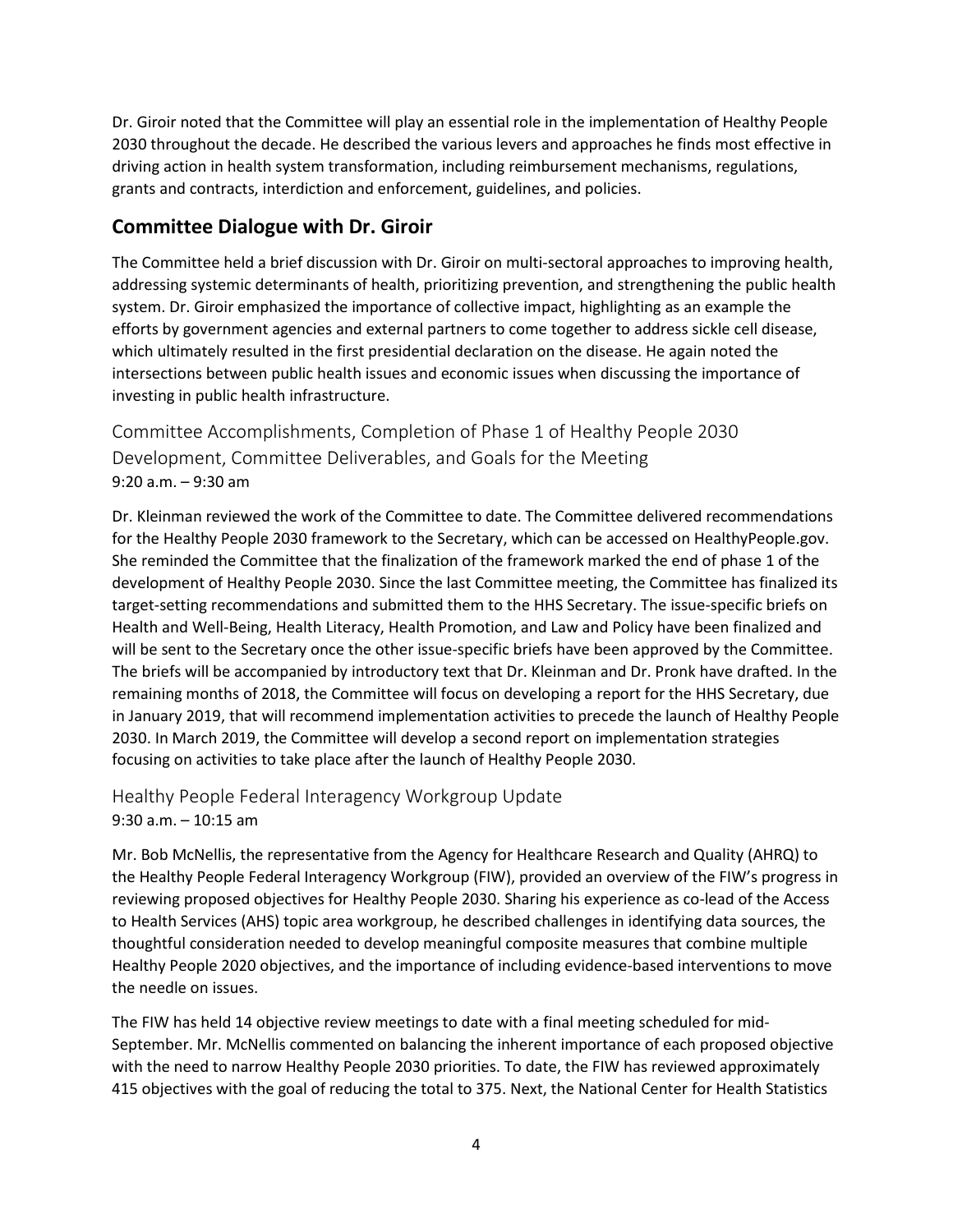(NCHS) and ODPHP will conduct an analysis of FIW-approved objectives, reviewing for balance across multiple issues and ensuring measurement integrity. Then, the Objective Review Subgroup (ORS) will review the reduced set of proposed objectives to provide a high-level, broad, public health perspective; identify critical issues that may be missing; and ensure alignment with Administration policies and priorities. Afterward, the objectives will return to the FIW for approval. The public comment process will follow, which will invite a variety of different opinions and reshape how the FIW considers the objectives. Topic area workgroups will have the opportunity to review comments and revise the objectives as appropriate. Targets and target-setting methods for proposed objectives will be established after public comment and before departmental clearance.

#### Committee Discussion

Dr. Pronk asked about the status of developmental and research objectives. Mr. McNellis replied that the topic area workgroups expect to have a rough outline of these objectives in October 2018. Some developmental objectives may become core objectives throughout the decade.

Dr. Namvar Zohoori asked how the FIW approached reducing the number of objectives. Mr. McNellis responded that the FIW's approach was informed by the Committee's recommendations, NCHS's data set requirements, and the need to have evidence-based interventions that can impact each objective. The FIW used an iterative process to identify which objectives had the most value, including assessing those public health issues for which so much progress has been made that there is little left to do, as well as issues that represent new and emerging areas, such as opioid use.

Dr. Glenda L. Wrenn Gordon asked how the FIW approached objectives that appear positive among the entire population but have stark disparities when broken down by different demographic groups. Mr. McNellis explained that the FIW is interested in preserving objectives for which profound disparities exist and noted that the topic area workgroups are charged with identifying disparities among various sub-populations for each objective.

Dr. Edward J. Sondik asked whether topic area workgroups had begun setting targets, raising concern that workgroups may have begun the process without incorporating the Committee's recommendations on target setting. Mr. McNellis responded that workgroups have not yet set targets for their objectives, and Ms. Carter Blakey indicated that target setting will occur while the core objectives undergo public comment.

Dr. Mary A. Pittman asked about tracking progress for objectives whose targets have previously been met, voicing concern that regression would not be captured if those objectives were not included in Healthy People 2030. She raised the idea of new methods for large data analysis or use of new data sets. Mr. McNellis affirmed that public health issues that contribute to significant causes of disease, death, and disability will remain in Healthy People 2030 but explained that Healthy People 2030 is not designed solely for monitoring, which can be accomplished by other agencies and initiatives. He expressed enthusiasm about the idea of large data analysis or using data sets such as electronic health records (EHRs) or registry data but indicated that the FIW would need to be cautious to ensure the data set meet the criteria for Healthy People 2030.

Dr. Nirav R. Shah asked whether any topic areas or objectives could be consolidated, raising concern about having approximately 42 topic areas for Healthy People 2030. Mr. McNellis replied that the FIW Objective Review Subgroup will be responsible for those decisions in the next phase of the objective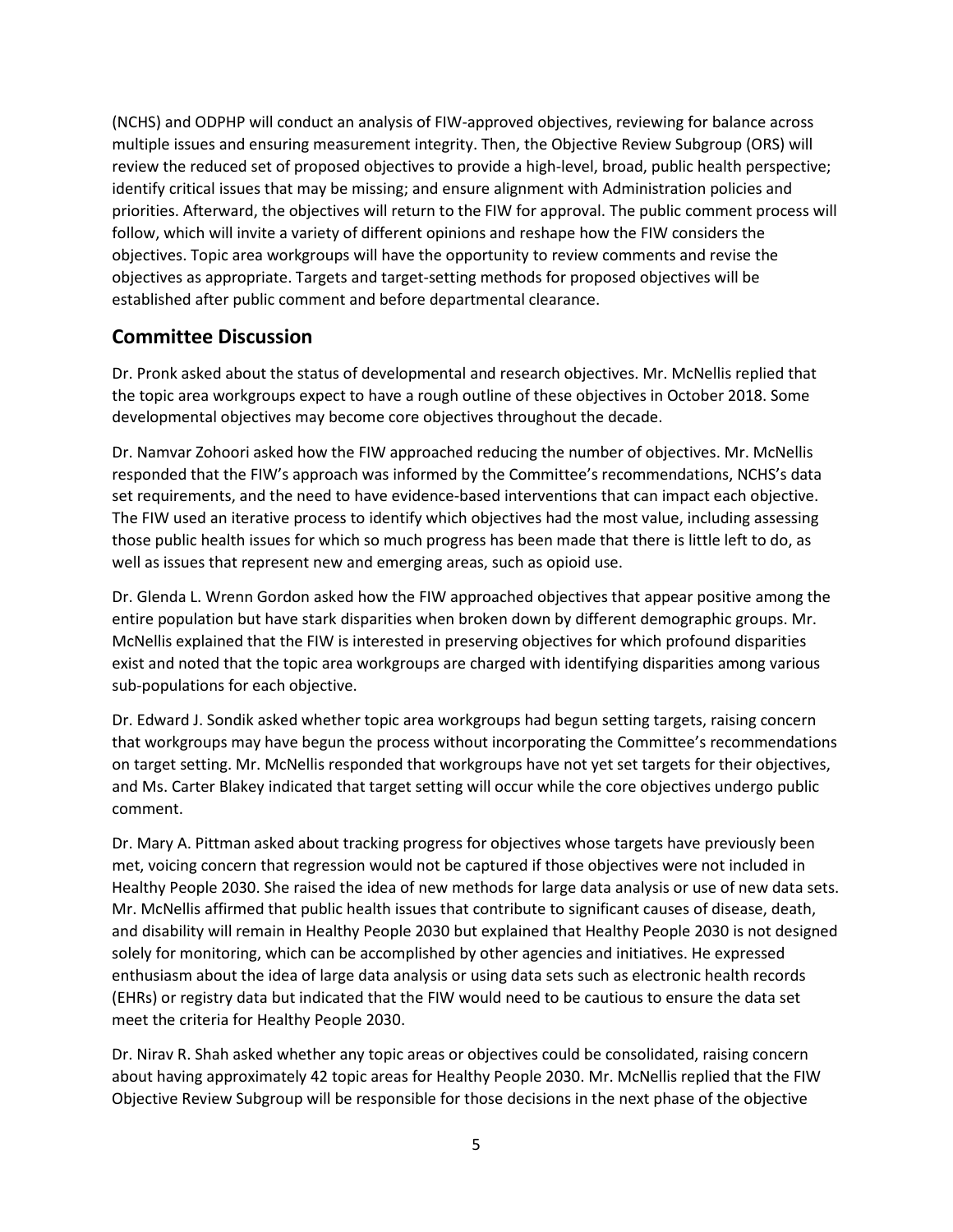selection process. He also explained that there may be an opportunity to assign tags to different objectives, such as by topic area, population, disorder, or infrastructure.

The following questions were posed for the record, but not discussed with Mr. McNellis at this time:

Dr. Paul K. Halverson asked how the FIW has approached objectives related to system and infrastructure building. He also asked whether the FIW has considered how they can engage other sectors in the objective review process.

Dr. Susan F. Goekler asked if any objectives utilize data sets that track upstream determinants of health.

Dr. Jonathan Fielding asked about the logistics of the FIW objective review meetings, such as how many people participated in the discussions and whether each workgroup focused on multiple topic areas. He also asked whether Healthy People 2030 will include any cross-cutting or broad topic areas, as opposed to the more siloed topic areas historically included in Healthy People.

Dr. Sondik asked how agency leadership was involved in the development of objective proposals. He also suggested that, beyond a detailed midcourse assessment, the FIW consider conducting an assessment of stakeholders' activities at the midpoint to evaluate how they have been driving action.

Overview and Purpose of the Issue-Specific Briefs Developed by Subcommittees 10:30 a.m. – 10:35 a.m.

Dr. Kleinman provided an overview of the next series of presentations from subcommittees that have been developing issue-specific briefs for the Committee's consideration. During the July 10, 2018 meeting, the Committee discussed, vetted, and approved the issue briefs for Health Promotion, Health Literacy, Health and Well-Being, and Law and Policy. Today, the Committee will review the briefs for Health Equity, Complex Systems Science and Modeling, and Summary Measures.

Dr. Kleinman reminded the Committee and the audience how the concept of the issue-specific briefs arose, as well as their purpose and intended audience. As the Committee developed its recommendations for the Healthy People 2030 framework, there were questions regarding definitions, terminology, and the roles that particular concepts or paradigms can play in Healthy People 2030. The briefs were born out of the Committee's interest in informing the Committee's work, identifying definitions and terminology, and clarifying the roles that certain concepts and approaches can play in Healthy People 2030.

The Committee originally set out to develop the issue-specific briefs as a means to inform the Committee and its work. Along the way, the Committee decided that, when possible, the briefs should be written in plain language so that the briefs also may be used by stakeholders. There is an understanding that it will be difficult to write some of the briefs in plain language due to the nature of the issues being discussed (e.g., the briefs on Complex Systems Science and Modeling and Summary Measures).

It is the Committee's intention that the briefs reflect the Committee's current thinking, represent rapidly evolving areas that will benefit from monitoring and updating throughout the decade, and not be exhaustive treatises. Furthermore, the Committee has requested that the briefs be limited in length.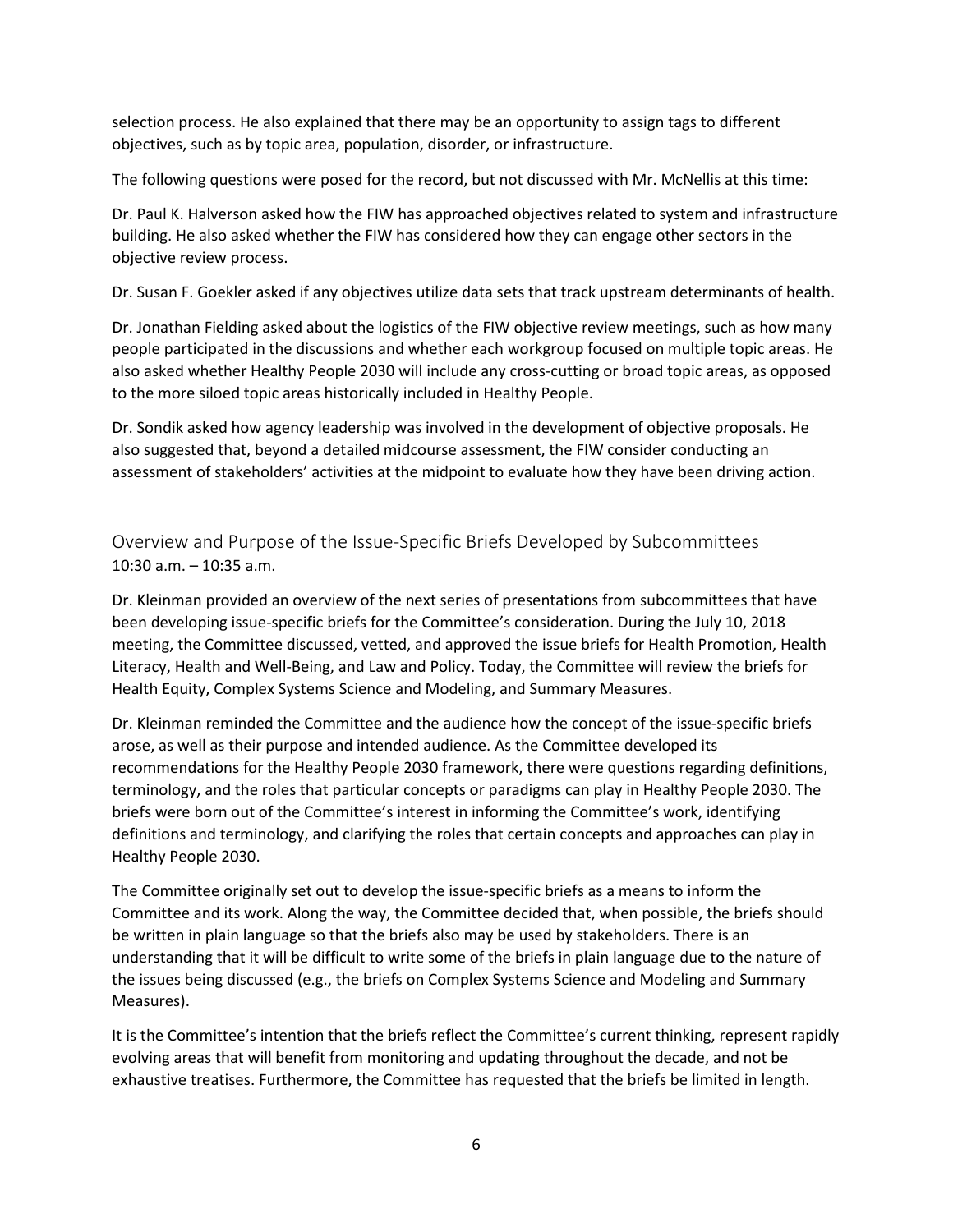Once the briefs have been vetted, revised (if necessary), and approved by the Committee, the collection of briefs will be packaged into a compilation with an introduction and delivered to the HHS Secretary. After the Secretary's receipt of the briefs, the compilation will be published online at HealthyPeople.gov.

Health Equity Brief Subcommittee: Review and Discussion of the Brief 10:35 a.m. – 11:30 am

Dr. Cynthia A. Gómez, chair of the Health Equity subcommittee, presented the Health Equity brief to the Committee. The purpose of the brief is to provide a current understanding of the history and definition of "health equity" and related terms. Originally, the brief was written to only focus on health equity, but it was later expanded to include definitions of social determinants of health and examples of implementation. Dr. Gómez noted that the brief has been through several rounds of revision in order to incorporate feedback from the Committee and the Stakeholder Engagement and Communications subcommittee.

Dr. Gómez emphasized the importance of aligning the brief with the Healthy People 2030 framework, particularly with the Foundational Principle that states, "Healthy physical, social, and economic environments strengthen the potential to achieve health and well-being." The subcommittee also discussed issues of nomenclature distinguishing environmental conditions from environmental factors from the physical environment. The brief uses the term "determinants of health" rather than "social determinants of health" to ensure that it includes a broad range of determinants and appeals to a wider range of sectors.

The brief includes a table explaining the determinants of health and well-being, including behavioral, biological, environmental (physical), and social. For each determinant, the table provides a definition, types, and examples. Dr. Gómez noted that economic determinants are considered a subset of social determinants. She also explained the difference between social and environmental determinants by noting that social determinants reflect what is available (e.g., access to housing), while environmental or physical determinants reflect what is present (e.g., good housing quality). The brief also recognizes the interaction between the determinants of health and well-being. Dr. Gómez noted that the brief focuses more on social class-level disparities rather than disparities by race/ethnicity, which may create discriminatory ideas. Additionally, the brief notes that the ability of Healthy People 2030 to measure its success in achieving health equity will require a new or different method of measurement.

#### Committee Discussion

Dr. Shah asked whether data should be considered a determinant of health, and Dr. Gómez asked him to consider the role that data may have in achieving health equity. Dr. Kleinman noted disparate economic and physical investments into data collection and said that data are essential for creating an evidence base.

Dr. Goekler suggested that the table row on social determinants of health could benefit from including "learn" in the definition and "education" as a type or example. Dr. Fielding suggested that the subcommittee add epigenetic determinants to the list of biological determinants, add discrimination (e.g., racism or classism) to the list of social determinants, and add the high cost of health care in the U.S. (compared to other Organisation for Economic Co-operation and Development (OECD) countries) as an economic determinant. Dr. Fielding added that water availability, quantity, and distribution will be key in the next several decades, as will climate change. He also suggested adding public health systems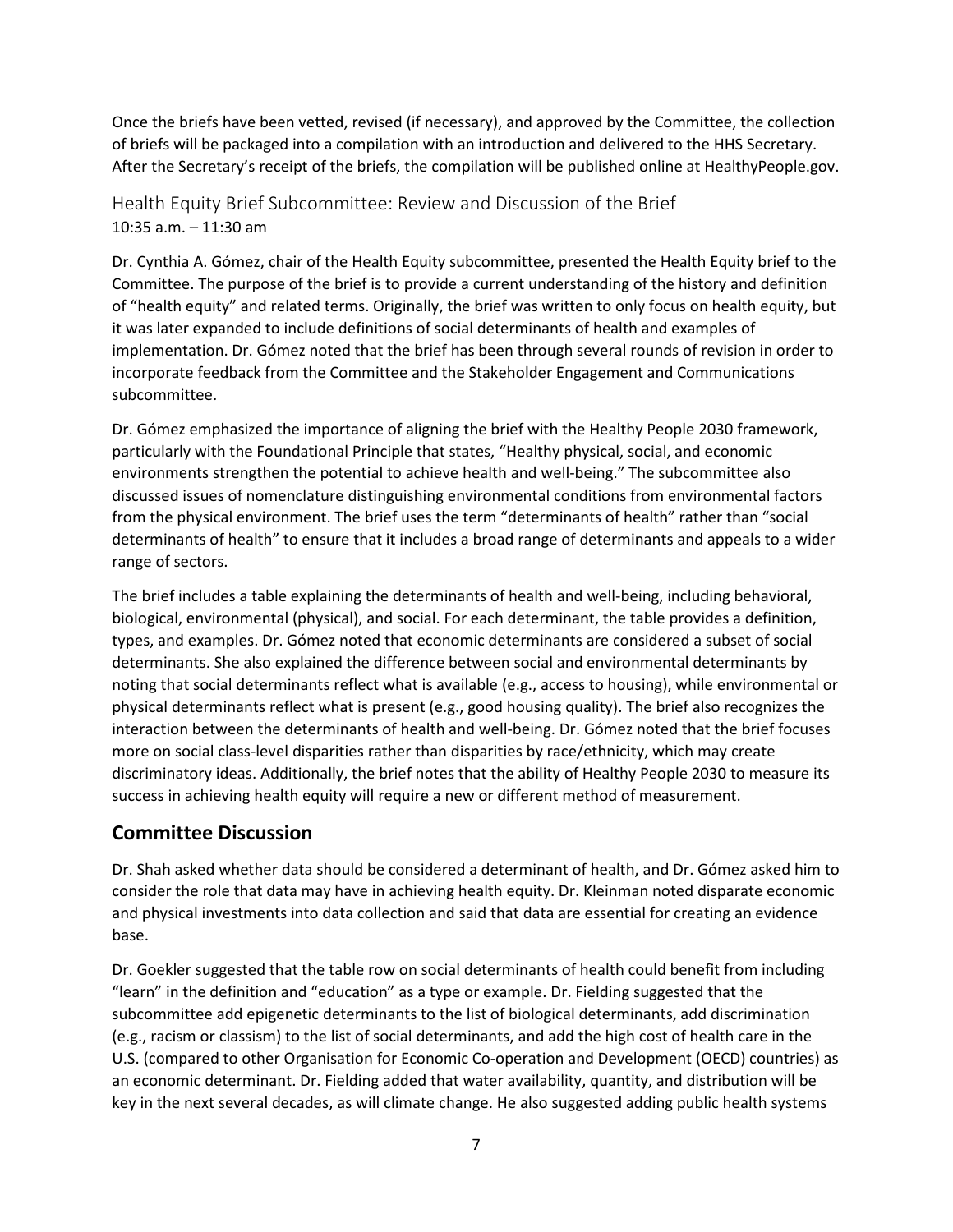as an example determinant. Dr. Gómez explained that the table provides select examples rather than an exhaustive list of determinants. Dr. Sondik suggested that Figure 1 be revised to include law and policy.

Dr. Fielding noted overlap between the table rows; for example, alcohol and drug use is listed as a behavioral determinant but is also broadly influenced by the environment and by genetic factors. Dr. Therese S. Richmond expressed concern that the table siloes the determinants and does not sufficiently demonstrate overlap and interaction; she suggested that the physical and social environments could be combined. Dr. Pronk suggested that the table include 1 row for environmental determinants, with physical, social, economic, cultural, legal, and political determinants as subtypes that may overlap. He also suggested that the subcommittee add a row to the bottom of the table reflecting the interaction between the determinants. Dr. Zohoori suggested that the table include adverse childhood events (ACEs) as an example of an interaction between determinants.

Dr. Wrenn Gordon expressed concern that the current version of the brief no longer serves its original purpose, which was to consider the role of health equity in Healthy People 2030. She suggested that the brief be revised to re-focus on health equity, with social determinants of health potentially highlighted in a separate brief. Mr. Joel B. Teitelbaum agreed, noting that a separate brief was written on law and policy as determinants of health and suggesting that the brief be written on inequity and inequality as determinants of health. Dr. Richmond wondered whether the brief intended to look at health equity as a determinant or to look at what drives inequity. Dr. Gómez replied that health equity is considered a visionary goal in the Healthy People 2030 framework.

Dr. Gómez agreed that the brief should be revised to focus on health equity, and suggested that a future, more robust paper could be written on the determinants of health. Dr. Pittman noted that the original 3-page brief would serve the original purpose of the brief, which was to explore the concept of health equity and its use in Healthy People 2030. Dr. Fielding asked that the revised brief contain 1 or 2 examples to help readers understand the difference between health equity, health inequity, health disparities, and health inequalities (in addition to the definition text); Dr. Kleinman replied that the examples could be placed in an appendix.

The Health Equity Brief subcommittee agreed to revise the brief and re-present to the Committee during the second day of the Committee meeting (September 7, 2018).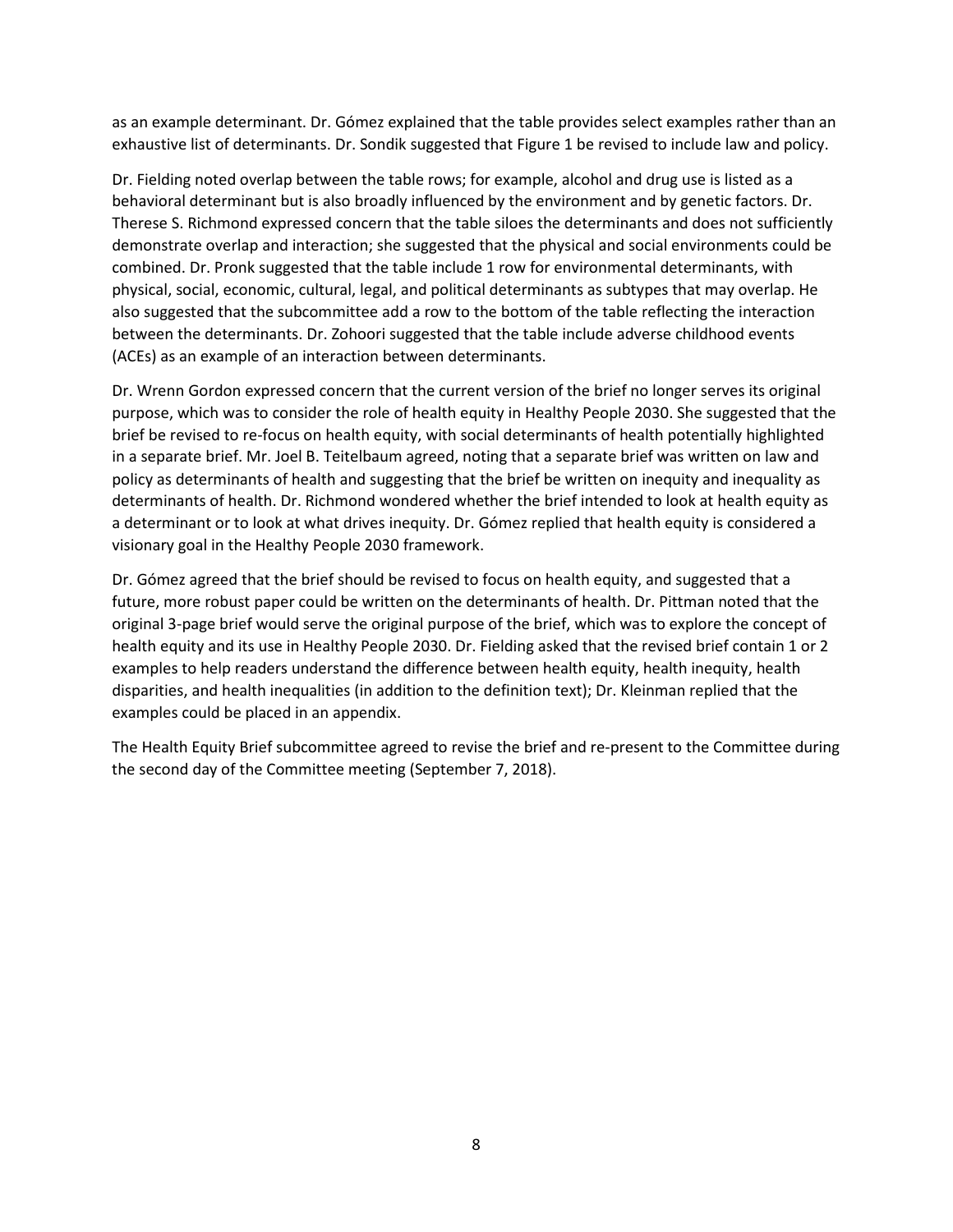Complex System Science and Modeling Brief Subcommittee: Review and Discussion of the Brief 11:30 a.m. – 12:00 p.m.

Dr. Pronk, chair of the Complex System Science and Modeling subcommittee, presented the Complex System Science and Modeling brief to the Committee. The brief begins with a relevant example of complex system science and modeling, which is followed by an explanation of complex systems science and modeling and discussion of the concepts' application to Healthy People 2030.

Dr. Pronk explained that systems may be simple, complicated, or complex. Both simple and complicated mechanical systems are designed to remove surprise so that they become predictable across many different types of circumstances. For example, an automobile is a complicated system, while many automobiles driving down the highway constitute a complex system as the drivers interact and adjust their behaviors based on multiple factors. Public health is a complex system; the brief explores how Healthy People 2030 can best set achievable health and well-being goals for 2030.

Various approaches, methods, and tools have been developed to help researchers and decision makers better understand and address complex systems. Major categories include qualitative and quantitative approaches such as systems mapping and systems modeling, respectively. Systems mapping helps researchers and decision makers to better "see" a system by developing a diagram, illustration, or other type of visualization of relevant system components and the connections among them. Systems modeling goes several steps further by representing how the system operates. A systems model uses a set of mathematical equations or computational algorithms to represent the components, relationships, and processes of a system. Dr. Pronk emphasized the importance of thoroughly and continually involving stakeholders in systems modeling.

Determinants of health and well-being, the social relationships in which people engage, the human body, health care delivery, public health, and the interdependent relationships among these levels all represent complex systems. The manner in which these systems operate may prolong or alleviate suffering and increase or reduce health equity, health disparities, or health literacy. Considering the manner in which local sub-systems of organizations, populations, communities, and states are nested within the overarching national system, all of these systems work on the production of health and wellbeing at their own levels as well as in the aggregate. Together, they produce an average level of health and well-being aligned with Healthy People goals and objectives, although some sub-systems may produce more while others may produce less than average levels, thereby making disparities visible.

Healthy People 2020 introduced complex systems science into the target-setting process, albeit in a limited fashion (a total of 10 objectives used modeling as a target-setting methodology, accounting for 1.1% of all objectives). The brief outlines several potential actions that may support the development of Healthy People 2030, including:

- Systems mapping to support identification of factors of importance
- Systems mapping to support identification of places within systems most suitable for intervention
- Visualization of major interrelated factors impacting the overarching goals of Healthy People 2030
- Selection of most appropriate target-setting methodologies (see Example Box 8)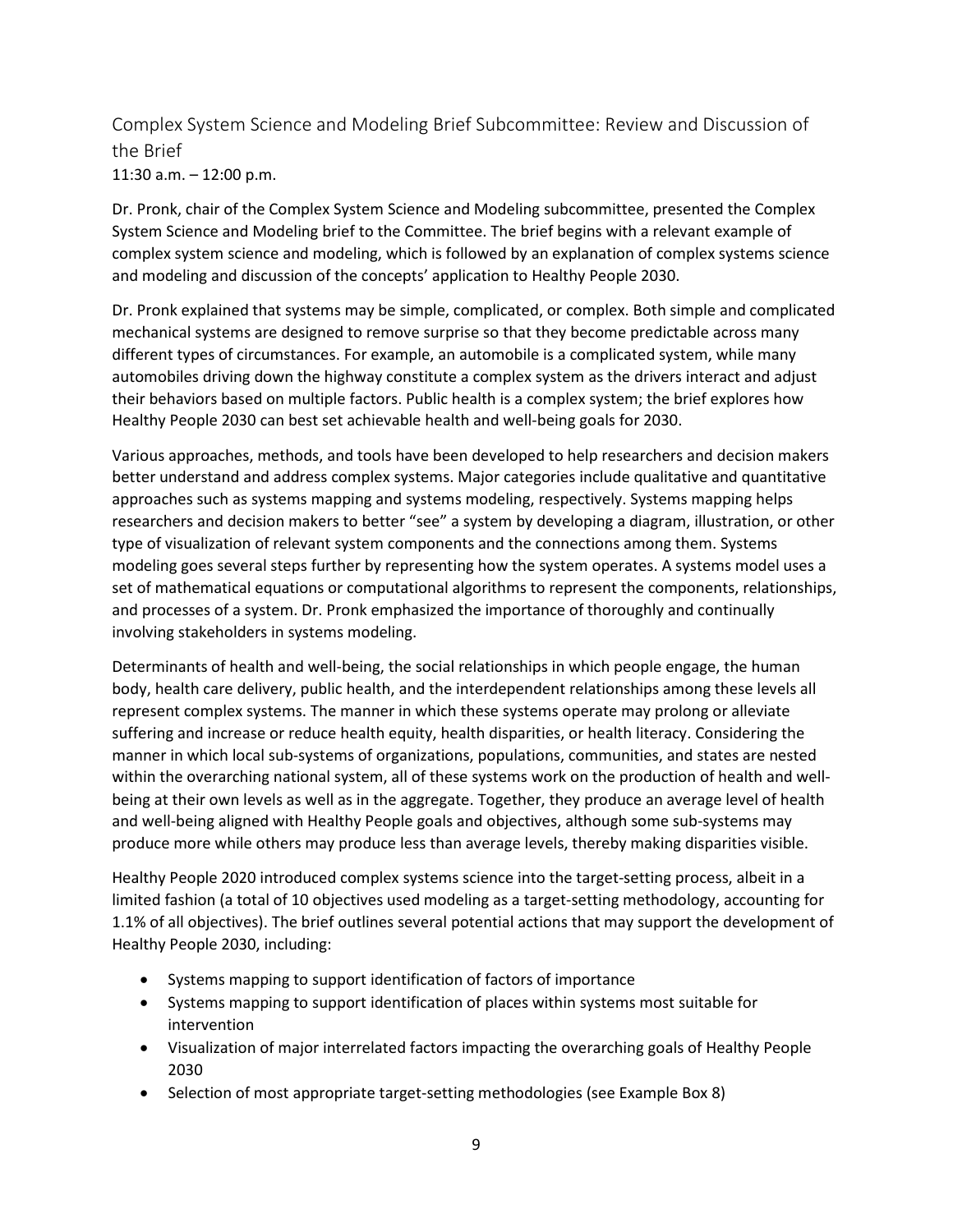- Modeling the impact of achieving various degrees of progress toward objective targets
- Mapping of stakeholders and the relationships among them
- Identification of unattainable targets
- Ability to raise questions regarding the value of certain processes or pathways that support resource allocation

### Committee Discussion

Dr. Kleinman noted that this brief, along with the Summary Measures brief, provides insight into how the concepts may apply to the planning, implementation, and monitoring of Healthy People 2030 objectives. Dr. Gómez suggested that these briefs be highlighted as tools for implementation.

Dr. Kleinman suggested that the brief could discuss the importance of developing a workforce that is able to contribute to and benefit from systems science and modeling. Dr. Halverson agreed that schools and programs in public health could provide additional training on complex systems science and noted that systems science and modeling require substantial resources. Dr. Sondik described modeling as research and emphasized the importance of confirmatory research to compare results and confirm findings; resources are essential for supporting these activities. Dr. Fielding suggested that the concept of backcasting could be added to the brief and noted that systems science and modeling have the potential to drive targeted resource allocation. He wondered whether a Healthy People 2030 objective could measure workforce development or capacity to conduct systems science and modeling.

Dr. Halverson noted that the Stakeholder Engagement and Communications subcommittee has recommended the use of system science and modeling to engage stakeholders, particularly policymakers. Dr. Gómez suggested that the brief discuss errors in system science and modeling due to problematic data; he discussed HIV as an example.

Dr. Zohoori noted that only some aspects of a complex system are controllable; some may be influenced, while others may not be. Dr. Pittman considered how to use incentives or regulations to affect complex systems. Dr. Pittman added that the brief made her consider how to allow laypeople to effectively use systems science and simulations; she discussed the ReThink Health initiative<sup>[1](#page-9-0)</sup> as an example.

## Committee Vote

The Committee voted unanimously to approve the brief, pending these potential revisions:

- Consider adding information on the benefits of systems science and modeling workforce. development, the importance of confirmatory research, and backcasting.
- Add note about incorrect or inaccurate data input causing inaccurate modeling.
- Highlight the Complex System Science and Modeling and the Summary Measures briefs as tools (while other briefs may provide definitions or explanations).

<span id="page-9-0"></span><sup>1</sup> <https://www.rethinkhealth.org/>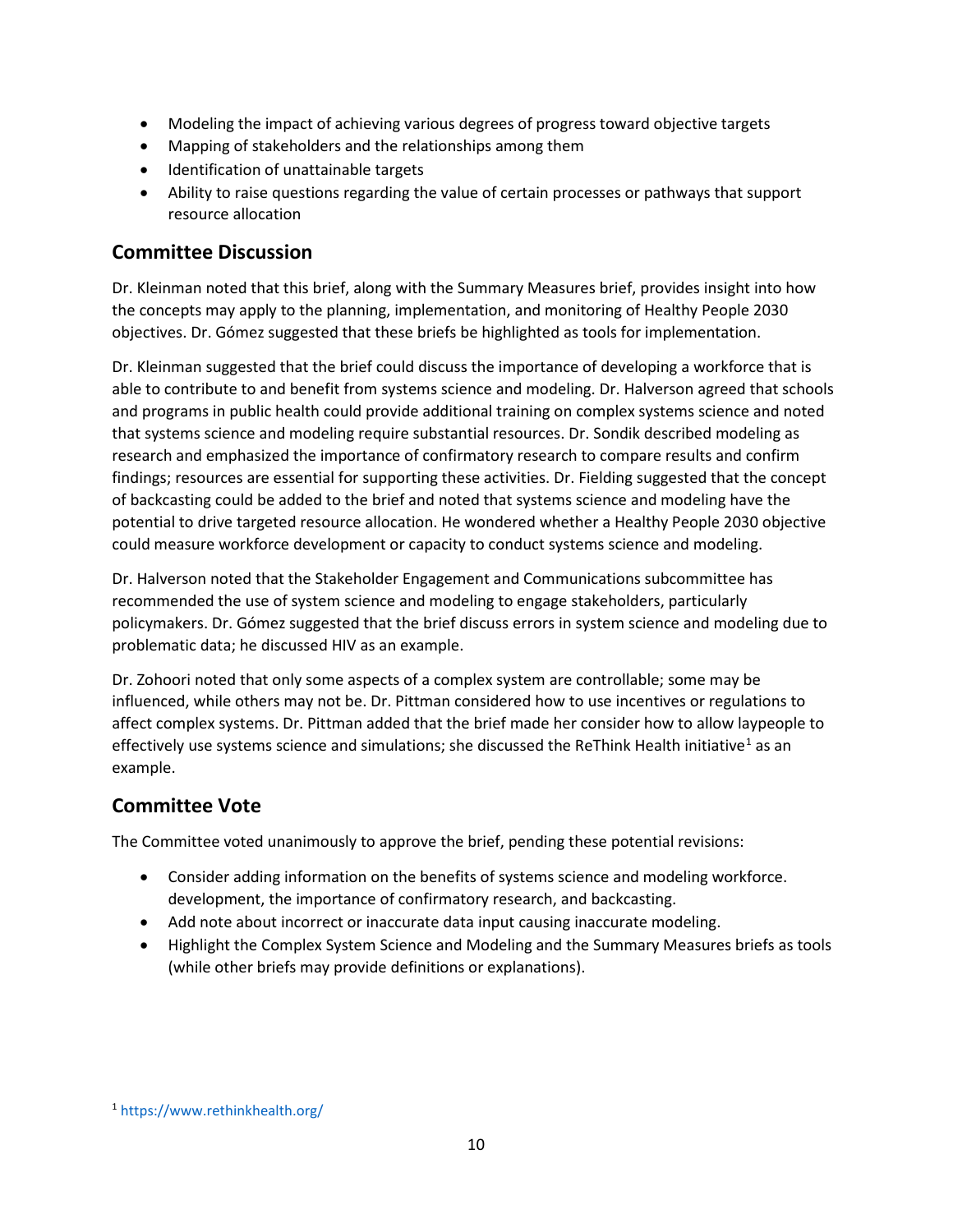Summary Measures Brief Subcommittee: Review and Discussion of the Brief 1:25 p.m. – 2:15 p.m.

Dr. Sondik, chair of the Summary Measures subcommittee, presented the Summary Measures brief to the Committee. He emphasized that summary measures provide an intuitive, simple way to report on overall progress and enable comparison of health and well-being in the United States with health and well-being in other countries. The subcommittee proposed criteria to assure that summary measures meet their objectives, requiring that they be limited, material, scientifically acceptable, understandable, relevant, and actionable. Beyond 1 concise measure, Dr. Sondik indicated that summary measures could have a 2-part structure, which would include a single overarching objective that addresses the entire population and a second set of measures to show how health outcomes vary among population groups.

Dr. Sondik highlighted the measure of life satisfaction, noting that it is gaining traction internationally but may not exist as a major national measure in other U.S. programs. He emphasized that it is important for summary measures to align with other well-known measures, such as those from the National Academy of Medicine, and with Healthy People 2030's overarching goals. Dr. Sondik stated that summary measures should not necessarily be drawn from other Healthy People 2030 objectives or Leading Health Indicators (LHIs) but that they should align with other measures such as county health measures or *Health, United States*, the annual report from NCHS that provides an overall compendium of health in the United States.

#### Committee Discussion

Dr. Goekler suggested that the summary measures criteria include the availability of comparable international data to facilitate country-to-country comparisons. Dr. Sondik affirmed that the subcommittee had discussed this and agreed that it should be included in the brief. Dr. Goekler specifically suggested international comparisons for the life satisfaction measure; Dr. Pronk confirmed that data on life satisfaction are typically reported by OECD countries.

Dr. Fielding raised concerns about the phrase "at a cost that is considered value," saying that it is unclear whether the phrase refers to health system costs or the costs of anything that influences health. Dr. Sondik replied that the cost of care in the United States and how it compares with other countries is often part of discussions about the U.S. health care system, so it is an important dimension to consider. Dr. Pittman suggested that a paper co-authored by Dr. Fielding, "A Health Dividend for America: The Opportunity Cost of Excess Medical Expenditures," could inform descriptions of costs in the brief; the paper explored the concept of value and how to apply cost in the broader health continuum.

Dr. Fielding expressed uncertainty about the inclusion of a life satisfaction metric because a variety of factors beyond health determine life satisfaction and many actions to influence life satisfaction are outside the purview of HHS. He raised concern about Healthy People 2030 being solely accountable for influencing this summary measure and suggested that life satisfaction be disaggregated to show the health-related determinants and weight them differently. Dr. Sondik responded that many different countries track the summary measure of life satisfaction, so it could be a key way to make international comparisons. Dr. Pronk added that life satisfaction is a well-being indictor, not a health indicator; its inclusion would align with the inclusion of well-being throughout the Healthy People 2030 initiative. Dr. Wrenn Gordon explained that the broadness of life satisfaction inherently incorporates a multi-sectoral approach and noted that life satisfaction is holistic and embeds the concept of health equity.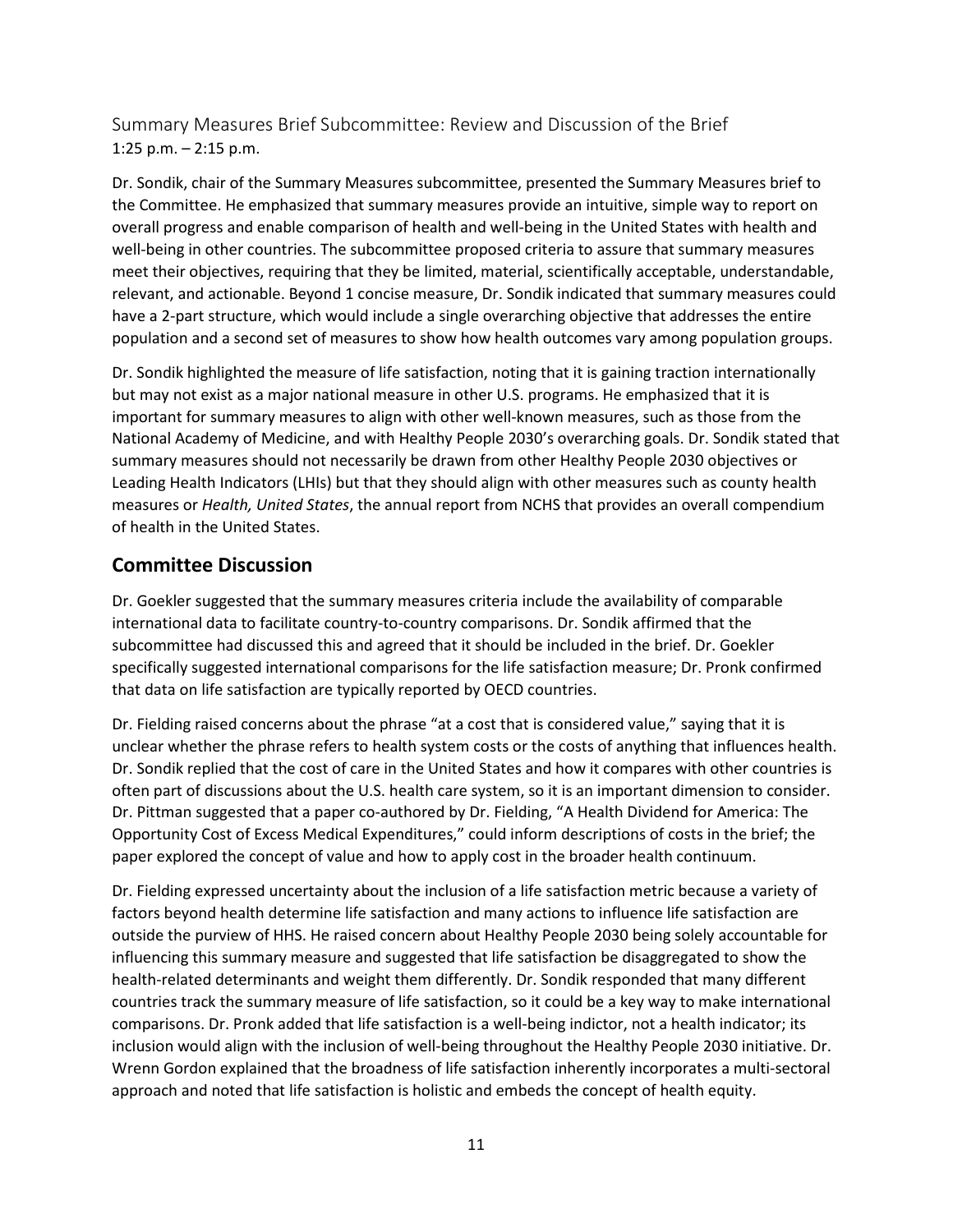Dr. Richmond acknowledged that summary measures provide an overall view of health and asked whether they drive actionable activities, as compared to individual objectives or LHIs. Dr. Sondik replied that summary measures can prompt decision makers to address health issues. Dr. Fielding indicated that many disparities cannot be prevented so it is important to recognize which disparities HHS can and cannot impact.

Dr. Halverson suggested that the Committee consider how to meaningfully bridge LHIs or summary measures to state and local health officials so that Healthy People 2030 statistics can inform their interventions or their interactions with policy makers. Dr. Sondik responded that ODPHP could prepare an annual report by integrating Healthy People 2030 data with state rankings and other U.S. health summaries. Dr. Zohoori added that Healthy People 2030 should be relevant to every jurisdiction, regardless of how far ahead or how far behind they are from the objective target. Dr. Pittman shared that publishing measures does not mean stakeholders will see them; she indicated there should be a clear purpose for the dissemination of the measures to increase state and local buy-in.

## Committee Vote

The Committee voted unanimously to approve the brief, pending the potential revisions described below:

- Consider inclusion of data that are also collected by other countries, to allow for international comparisons.
- Specify what "a cost that is considered good value" refers to—whether costs in the health care system or the costs of anything that influences health—and consider how to acquire that data.
- Emphasize the importance of measuring spending on social programs relative to spending on medical services.
- Clarify that life satisfaction is not a main metric by which to gauge the progress of Healthy People 2030, but emphasize that it complements the program's focus on health and well-being.
- Highlight that a life satisfaction metric would necessitate multi-sectoral partnerships.
- Consider how to bridge LHIs or summary measures to state and local health officials.
- Consider how to make Healthy People 2030 objectives relevant to every jurisdiction, regardless of whether they are ahead of or behind the target.
- Highlight the Complex System Science and Modeling and the Summary Measures briefs as tools for implementation (while other briefs may provide definitions or explanations).

# HHS's Healthy People Regional Listening Sessions 2:15 p.m. – 2:45 p.m.

Ms. Ayanna Johnson (ODPHP) provided a summary of the 4 listening sessions conducted by ODPHP in 2018. The listening sessions reached over 400 participants and served as a platform to gather public feedback about the Healthy People initiative. The listening sessions had 5 overarching goals:

- 1. Strengthen the overall Healthy People 2030 development process through public input.
- 2. Provide opportunities for non-traditional partners and stakeholders to actively participate in and provide feedback in the Healthy People 2030 development process.
- 3. Understand the value of Healthy People to stakeholders.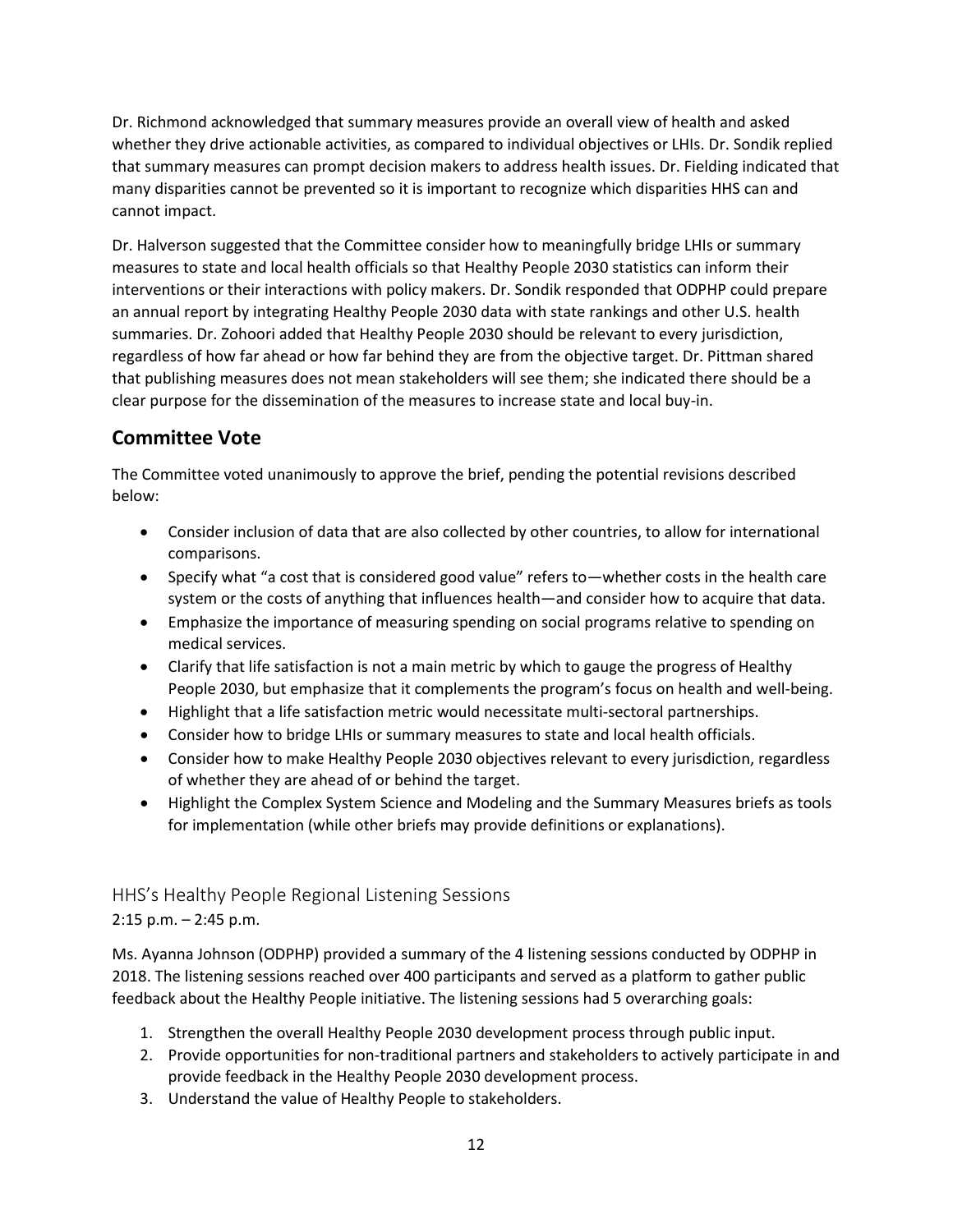- 4. Cultivate new partners for Healthy People and identify ways to develop partnerships on Healthy People 2030 activities.
- 5. Identify best ways to engage and communicate with diverse stakeholder groups.

Listening sessions were held at: the National Association of County and City Health Officials (NACCHO) Annual Conference in Washington, District of Columbia; the American Public Health Association (APHA) conference in Atlanta, Georgia; the Association for Prevention Teaching and Research (APTR) conference in Philadelphia, Pennsylvania; and the National Conference on State Legislatures (NCSL) conference in Los Angeles, California. Each listening session focused on how Healthy People can meet the needs of stakeholders and the public. Groups discussed how various professions and sectors could reference and implement the Healthy People framework.

Ms. Johnson discussed the key findings from each session and noted that findings across sessions were similar. Attendees reported that they think the Healthy People initiative is a useful tool and framework, but they said that the initiative should communicate how Healthy People aligns with other federal priorities. Attendees also wanted more guidance about how to navigate the HealthyPeople.gov website and how to incorporate the initiative into their specific sector. Session attendees suggested that ODPHP make HealthyPeople.gov more usable and relevant for stakeholders, expand opportunities and resources for community and stakeholder engagement at the local level, and increase visibility of the Healthy People initiative.

Ms. Johnson explained the main limitations of the listening sessions, which included:

- 1. Large forums made it difficult to extract in-depth information.
- 2. The group setting led to open-ended conversations and some discussions that were not directly related to the session activity.
- 3. The session methods required individuals to take their own notes and conduct their own reportouts. There was not a note-taker at every breakout session, so some points were not fully captured.
- 4. The sessions occurred within existing professional conferences, which created a potential bias in the responses received.

Session feedback also highlighted that Healthy People data may be technical and hard for people to understand. Participants recommended that ODPHP communicate more clearly that Healthy People objectives use data from highly vetted national- and federal-level surveys.

ODPHP will continue to host listening sessions across the country to inform recommendations for the planning and development of Healthy People 2030 and related products. There are 2 upcoming listening sessions: at the Annual Conference of Epidemiologists in Cincinnati, Ohio (September 2018) and at the National Public Health Law Conference in Phoenix, Arizona (October 2018). ODPHP also will continue to leverage partnerships with federal and non-federal partners to maintain engagement in Healthy People 2030 development.

#### Questions and Answers

Dr. Kleinman and Dr. Shah asked how ODPHP plans to implement feedback from the listening sessions and incorporate non-health sectors in these discussions. Ms. Johnson explained that ODPHP is creating a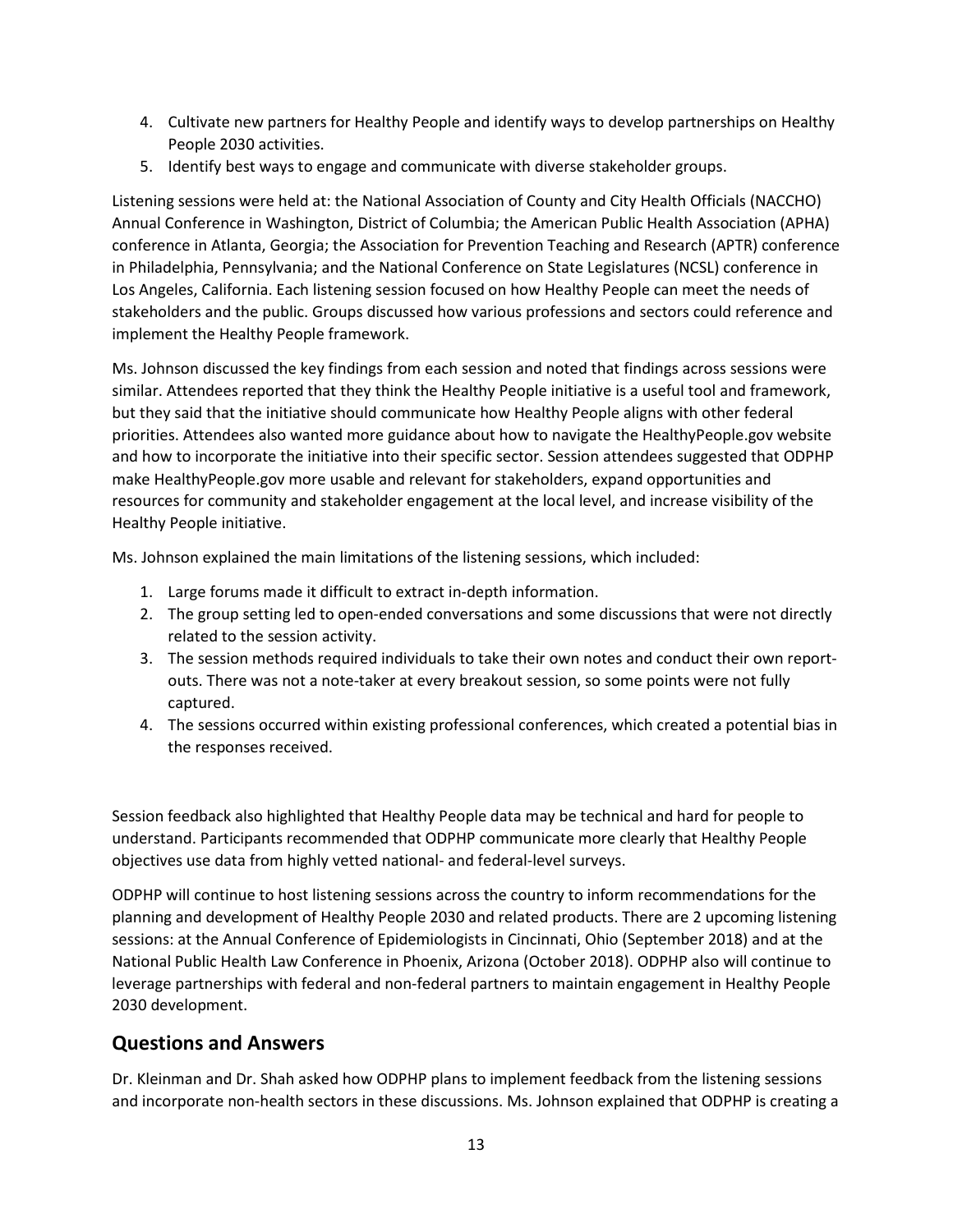report based on the 2018 listening sessions. Additionally, ODPHP would like to conduct listening sessions with non-health sector professionals in 2019, potentially through virtual listening sessions. Dr. Halverson supported this idea and suggested that the Stakeholder Engagement and Communications subcommittee could help further define what questions should be asked of non-health sector professionals. Dr. Wrenn Gordon and Dr. Fielding agreed that ODPHP should engage non-health sectors in listening sessions. Dr. Fielding emphasized that addressing health issues requires multi-sector and multi-disciplinary approaches. Dr. Goekler offered to assist Ms. Johnson in developing material for a listening session with the education sector. Ms. Johnson indicated that ideas for future listening sessions should be directed to Ms. Emmeline Ochiai (ODPHP) via email.

Dr. Wrenn Gordon expressed surprise that the NCSL session attendees focused on public health crises and emergencies. Dr. Fielding suggested that Healthy People should develop partnerships with states, regions, and counties to provide technical assistance at the local level.

HealthyPeople.gov Website Design 2:45 p.m. – 3:15 p.m.

Ms. Theresa Devine (ODPHP) and Ms. Sarah Pomerantz (CommunicateHealth) shared updates about the Healthy People 2030 website design. Formative and usability research with current site users found that users want to: be able to quickly find objectives relevant to their work; plan and measure progress to improve health outcomes; and prioritize the most important health issues for their interest area. Users currently struggle to find information that is relevant to their work because much of the web content is not centralized around the objectives. Ms. Devine explained that the goal of the Healthy People 2030 website is to create a dynamic tool for health professionals to plan, implement, and monitor progress toward achieving the Nation's public health objectives. The key priorities for the new site are:

- 1. Align website services with health professionals' workflows and real-time needs.
- 2. Organize information in a way that is simple, intuitive, and accessible to a diverse, multidisciplinary user base.
- 3. Let users customize their experience and focus on information that is relevant to their specific work (by population, locality, and/or subject area).
- 4. Provide up-to-date, accurate data on objectives.

Ms. Pomerantz discussed the high-level timeline for the Healthy People 2030 website, which includes 4 phases: Discovery (2016-2017); Gather Requirements (2017-2018); Development (2018-2019); and Launch and Promotion (2020). She discussed key milestones and how the development will be conducted in 2 phases: alpha and beta. The alpha site build includes core features that need to be functional and tested at launch; the beta site build involves additional testing. Ms. Pomerantz shared the 4 key prototype concepts (cross-cutting topics and objectives, personalized topic dashboard, streamlined data display, and integrated search) and their preliminary wireframes.

Ms. Pomerantz also shared the next steps for the website design, which include continuing to test and refine categories for objective taxonomy; developing and refining visual design; finalizing technical requirements; and beginning the alpha build. Ms. Pomerantz added that the website will communicate progress, motivation, credibility, and power via a clean and flexible design and it will be credible, engaging, and appealing to a diverse group of users.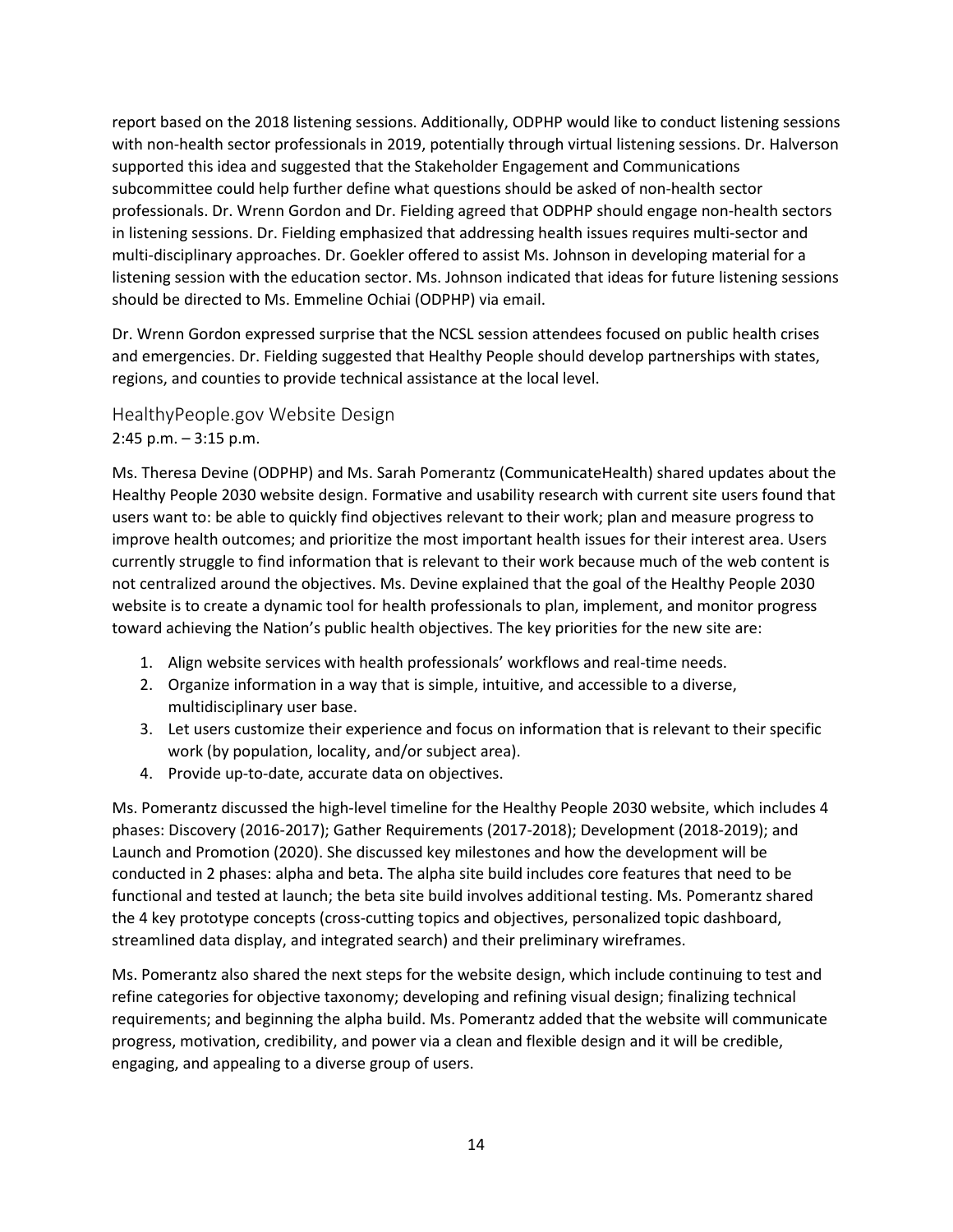#### Questions and Answers

Dr. Pronk asked whether ODPHP plans to track users' searched text. Ms. Devine confirmed that ODPHP and CommunicateHealth will conduct user analytics. Dr. Shah suggested a number of features that could be added to the website to increase data sharing, including: open access to API to facilitate data access; provision of RSS so that users can feed data directly into their own sites; provision of Slack or SharePoint capabilities to allow users a bidirectional relationship to the Healthy People 2030 website; provision of guidance regarding translating clinically captured data to patient-reported outcomes; open access to state, national, and local data that would allow compassion; and the addition of analytic abilities. Dr. Goekler suggested that there be some way to notify a user when there is an update in their particular field of interest. Ms. Devine agreed that updating users will be an important component of these efforts.

Dr. Fielding asked how implementation information that is not captured on the website will be managed, how users will find information that is most relevant to them, and if there will be a frequently asked questions section from data gathered at listening sessions. Dr. Halverson emphasized the importance of making the website welcoming for health colleagues and non-health stakeholders, possibly in the form of a tab that describes other sectors and engagement strategies. He also suggested that local governments could benefit from local dashboards to use Healthy People information. Dr. Zohoori asked if the "my topics" dashboards created by states will be cookie- or account-based; Ms. Devine responded that they will be account-based.

Dr. Wrenn Gordon suggested that there be 2 user pathways: one for students and individuals that is filtered and not overwhelming, and a second that is for organizations looking to use the data. Dr. Sondik asked if disparity data would be automatically generated and if there will be links to further resources on a certain objective. Ms. Devine responded that they are considering providing a snapshot of information about an objective with the option to access more information and linked sources. Dr. Sondik added that he dislikes website search functions and appreciates that CommunicateHealth is working to make the website more of a "one-stop shop" for users.

Healthy People 2030 Logic Model and Video: Development of Concept Ideas 3:45 p.m. – 4:00 p.m.

Ms. Pomerantz reviewed progress to date for the Healthy People 2030 framework model products. She provided an overview of the 3 proposed products, which include an overview graphic, a clickable graphic, and a video; the products complement each other and will be crosslinked on the Healthy People 2030 website.

The static overview graphic will provide a high-level visual overview of the "what" of Healthy People 2030 by building a shared understanding of basic public health concepts. It will also serve to introduce the interactive graphic. The content will be developed to reach all sectors and be accessible to a diverse audience. Key target audiences may include public health professionals, non-public health sector professionals, and government staff; discussions with the Logic Model subcommittee to finalize the target audiences are ongoing.

The graphic's main message will convey the desired outcome of health and well-being founded on concepts including health equity; health literacy; social, physical, and economic environments; and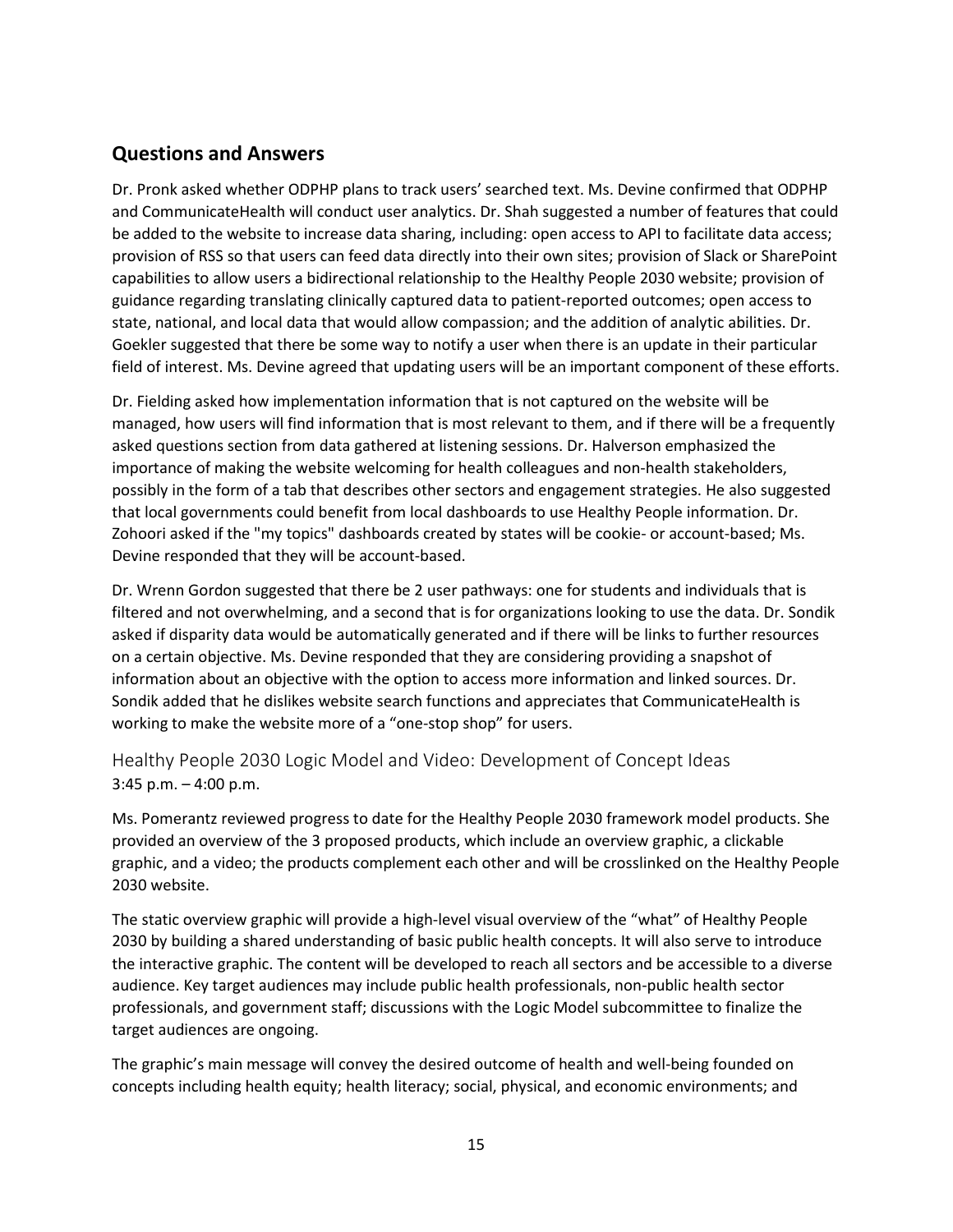shared responsibility across sectors. The subcommittee has also discussed including law and policy in the graphic.

Ms. Pomerantz presented a draft concept of the overview graphic, and noted that the Healthy People 2030 visual branding has not yet been applied. The graphic includes 4 categories (context, strategies, lens, and outcome) that the user will not necessarily see. Context includes the physical, social, and economic environments; strategies include shared responsibility, law and policy, and health literacy; the lens is health equity; and the outcome is health and well-being across the lifespan.

Each concept in the graphic will be clickable to allow users to view addition information on "key concept pages," which will summarize key message and action steps. Key concept pages will include information about why these concepts are vital to the Nation's health; how the concepts relate to the overall Healthy People 2030 initiative, with crosslinks to related paged; examples of how the concepts are being used to plan, implement, and evaluate public health programs; supporting images and graphics; opportunities to get involved; and links to additional information. Ms. Pomerantz provided a draft content template for Health Equity and noted that the content may change prior to the launch of Healthy People 2030.

CommunicateHealth will continue to work with the Logic Model subcommittee to develop the overview graphic and clickable graphic for launch in 2020. ODPHP will continue to draft content for each key component based on the content template. CommunicateHealth will design the overview graphic based on the approved Healthy People 2030 look and feel.

Logic Model Subcommittee: Update and Recommendations 4:00 p.m. – 4:40 p.m.

Dr. Shiriki Kumanyika, chair of the Logic Model subcommittee, introduced the subcommittee members. The subcommittee has many connections to other subcommittees: Dr. Halverson is the chair of the Stakeholder Engagement subcommittee; Dr. Pittman is the chair of the Implementation subcommittee; and Dr. Richmond is the chair of the Leading Health Indicators subcommittee and the Approaches subcommittee. The subcommittee has met 7 times in the past year to discuss the proposed graphics and ensure that the drafts are in line with the Committee's recommendations and intended main messages.

The objective of the Logic Model is to tell the overall story, highlight key elements, and emphasize unique aspects or contributions of Healthy People 2030. Dr. Kumanyika added that the logic model will appeal to key audiences, including those not in the field of public health, and suggested rewording the key target audiences to refer to "all professionals, including health professionals" so as to no longer use the phrase "non-public health professionals."

In order to engage other sectors, the subcommittee has considered the benefits of health to these sectors, including the linkage between good health in the workforce and increased productivity, lower absenteeism, and lower health care costs. Dr. Kumanyika suggested that this information may be useful when marketing Healthy People 2030 to other sectors and noted that additional information on this could be posted to the Healthy People 2030 website.

#### Committee Discussion

Dr. Gómez noted that the draft concept includes 3 environments (physical, social, end economic), though the Committee has previously discussed the economic environment as a subset of the social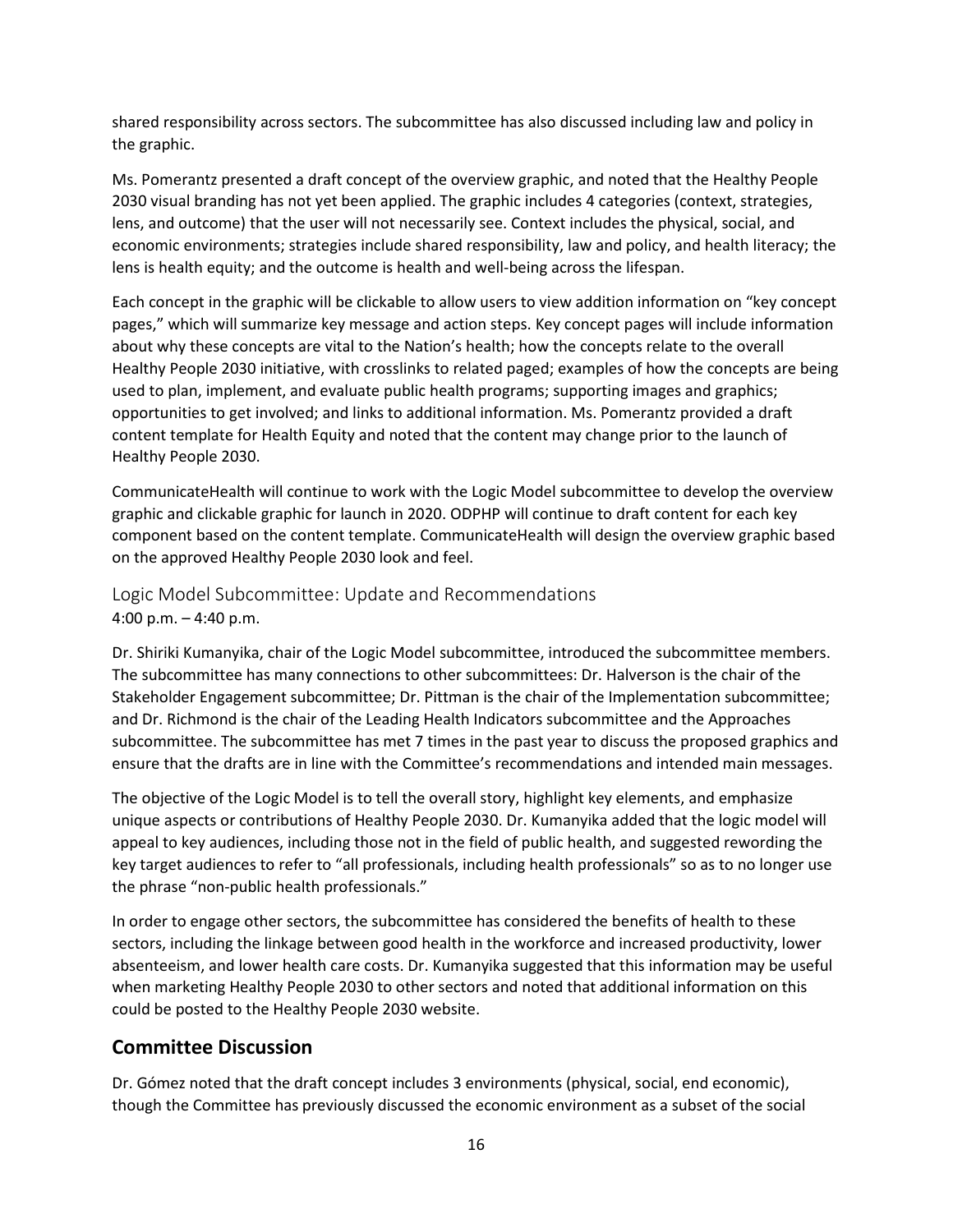environment. Dr. Wrenn Gordon replied that the graphic may include the economic environment separately to highlight its importance.

Dr. Gómez suggested that the 3 strategies included in the graphic (shared responsibility, law and policy, and health literacy) may not convey the breadth of strategies discussed by the Committee. Dr. Goekler suggested that the graphic include the concept of health promotion, and Dr. Fielding suggested that it include programs or systems change. Dr. Sondik noted that the graphic does not contain any individuallevel actions and may be too abstract to engage users. Dr. Kumanyika will engage the subcommittee in future discussions with CommunicateHealth about the concepts that should be included in the graphic.

Dr. Gómez distinguished benefits of health to other sectors from other sectors' role in achieving health equity; she suggested that promoting health and achieving health equity can be considered a benefit to these other sectors being involved in Healthy People 2030. Dr. Goekler replied that when these other sectors understand that health is important for them to succeed, they will be more likely to dedicate resources toward health promotion. Dr. Zohoori recalled a CDC diagram portraying all sectors as interlinked partners within a public health system; Dr. Wrenn Gordon suggested that sectors should be portrayed with icons, and Dr. Fielding suggested that the graphic include clickable pages for each sector (e.g., housing, education, etc.).

Dr. Richmond noted that law and policy affect the 3 environments, as well as vice versa; Dr. Sondik suggested reversing the order of the first and second concepts so that the strategies flow through the context. Committee members expressed concerns that the graphic is too linear and suggested that the model may not need to include linear arrows. Dr. Kumanyika noted that the Healthy People 2020 Committee developed an ecological, circular model. Dr. Fielding suggested that the graphic could allow users to click through to deeper and deeper levels, and Dr. Goekler recalled how Prezi presentation software shows interrelationships. Dr. Wrenn Gordon suggested that the static graphic be conveyed simply and colloquially to engage users without diluting its message and suggested that Dr. Giroir's simple message of "health for all, health by all, health in all" could effectively communicate the graphic's main message. CommunicateHealth's visual design team will consider how to creatively portray the concepts in a non-linear manner.

Committee members noted that health equity appears minor, or "squished," both visually and conceptually, and they suggested that revisions clarify that it is an important, cross-cutting, visionary goal and/or outcome. Dr. Sondik added that health equity is at the core of Healthy People 2030 and agreed that the concept should be pulled out more to clarify that Healthy People 2030 provides objectives and targets to work toward achieving health equity.

Dr. Fielding noted that health literacy is often associated with health care and may not resonate with individuals beyond that application. Dr. Zohoori noted that the concept of health literacy is being included more prominently in public health and state health agencies, and he added that the Arkansas Department of Health (ADH) includes health literacy in its health communication strategy.

Dr. Goekler suggested that the clickable concepts in the graphic could provide an opportunity to link to the briefs developed by subcommittees.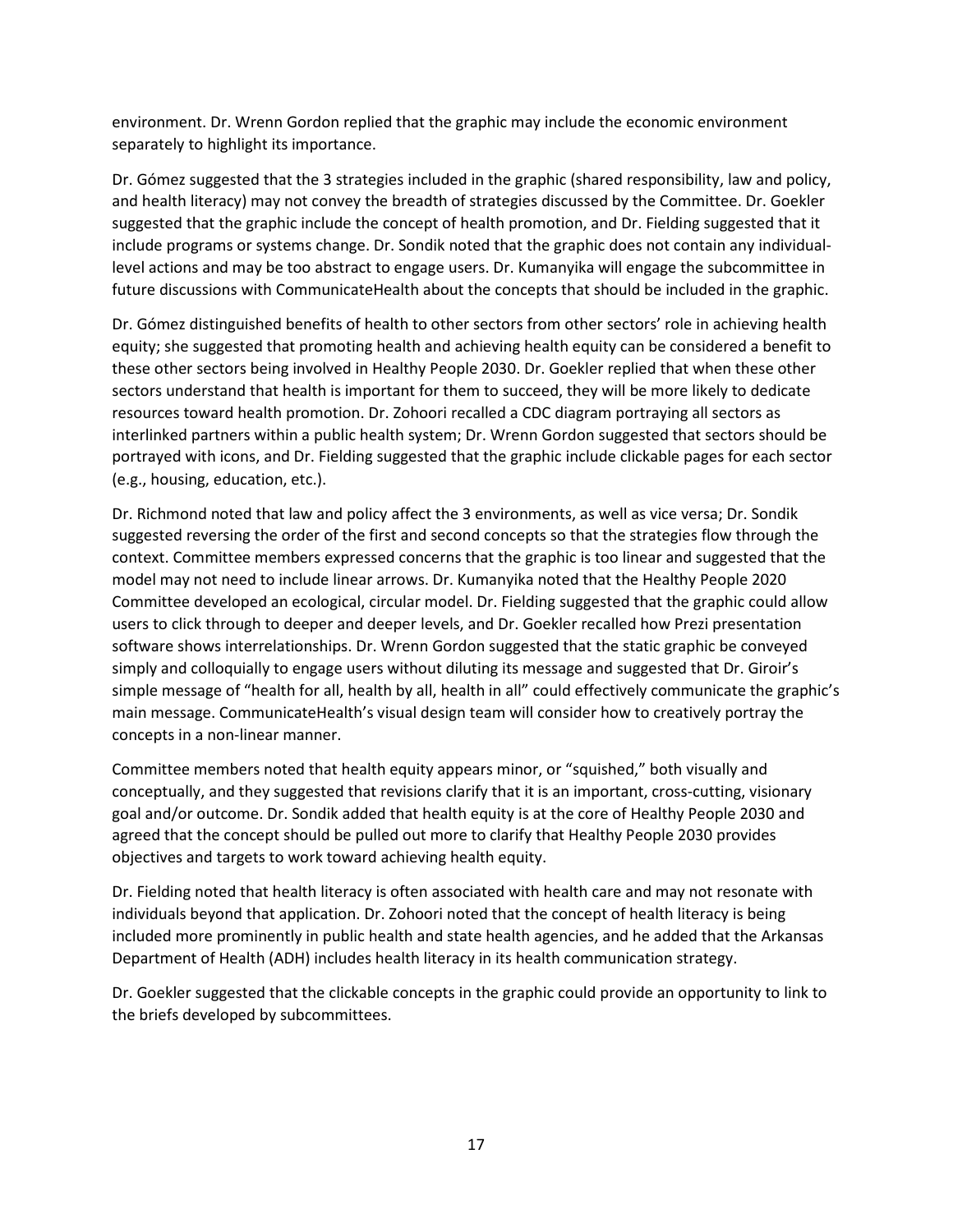Open Committee Discussion 4:40 p.m. – 4:45 p.m.

Dr. Pronk asked whether members had additional topics they would like to address prior to adjourning for the day.

Dr. Gómez noted that the Health Equity Brief subcommittee plans to revise the brief based on Committee feedback and will re-present tomorrow for additional discussion and potential approval. Dr. Richmond summarized Committee discussion on whether health equity is a lens, an outcome, or a driver, and she suggested that the revised Health Equity brief should try to clarify this. She added that the Overarching Goals portray health equity as a driver, but it may be more than that. Dr. Halverson noted that users may not read the briefs in their entirety and suggested that the briefs should contain clear and deliberate language.

Dr. Goekler observed that many of the briefs overlap and could be crosslinked; Dr. Pronk replied that the briefs will be presented this way when they are posted to the Healthy People 2030 website.

Summary of Day 1 and Charge for Day 2 4:45 p.m. – 4:50 p.m.

Dr. Pronk thanked the Committee for participating in the first day of the meeting. He summarized the presentations, including remarks from Dr. Giroir and a presentation on the work of the Federal Interagency Workgroup, and noted that the Committee approved 2 issue-specific briefs developed by subcommittees on complex systems science and modeling and on summary measures. The Health Equity brief will be revised to reflect Committee discussion. Additionally, Dr. Pronk summarized Committee discussion regarding the development of the Healthy People 2030 framework model products.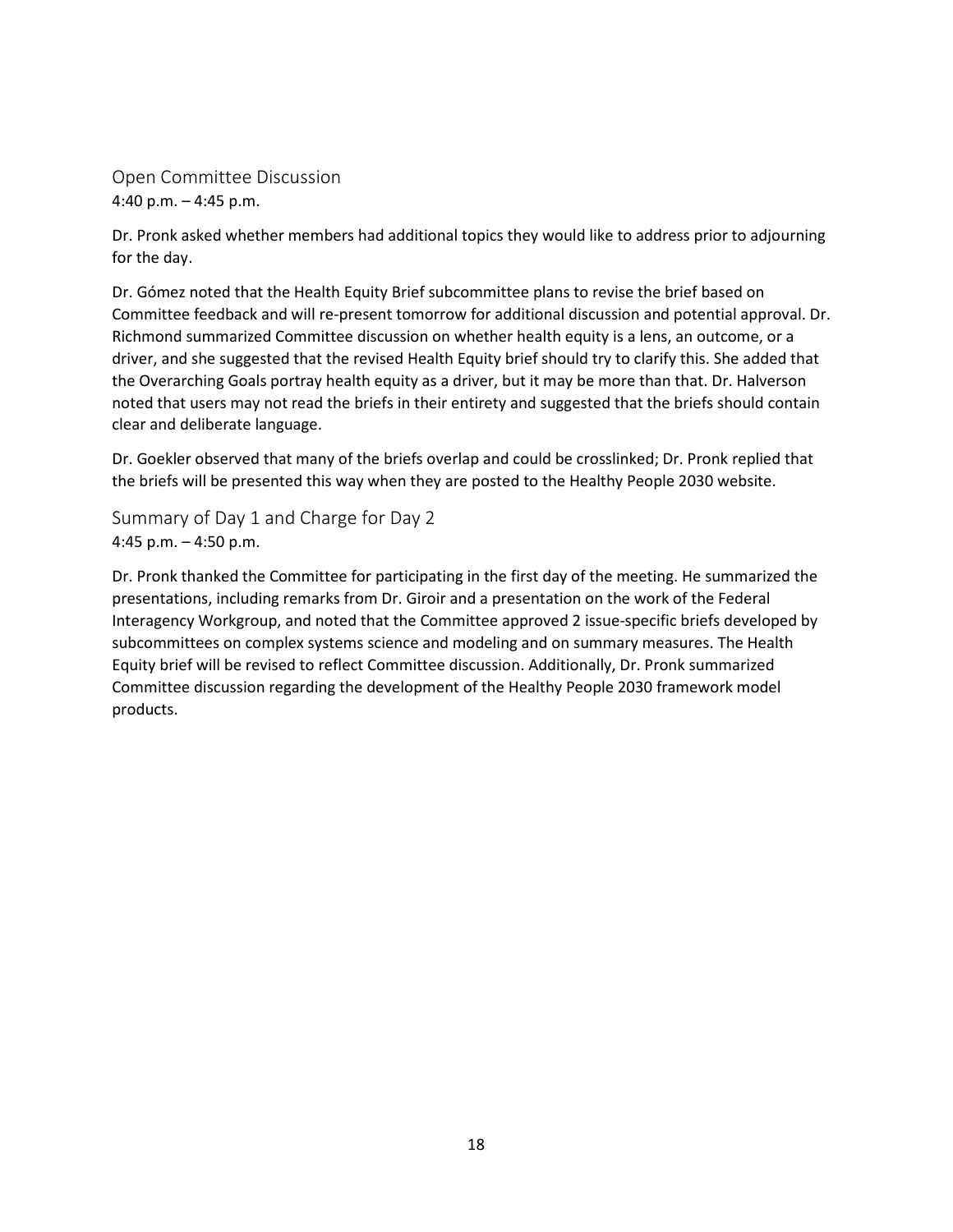# **Day 2: September 7, 2018**

Opening Remarks 8:40 a.m. – 8:45 a.m.

Dr. Pronk provided an overview of the first day of the meeting and reviewed the agenda for the second day of the meeting. During the second day of the meeting, the Committee will hear presentations from the Surgeon General, NCHS, the Stakeholder Engagement and Communications subcommittee, and the Implementation subcommittee and will discuss the revised Health Equity brief.

Remarks from the U.S. Surgeon General 8:45 a.m. – 9:25 a.m.

Dr. Pronk introduced VADM Dr. Jerome Adams, MD, MPH, the 20th Surgeon General of the United States. As Indiana State Health Commissioner, Dr. Adams presided over Indiana's response to the state's unprecedented HIV outbreak, which was caused by the sharing of needles among people who inject drugs. In this capacity, he worked directly with the CDC, as well as with state and local health officials and community leaders, and brought the widest range of resources, policies, and care available to stem the epidemic. Dr. Adams' motto as Surgeon General is "better health through better partnerships." He is committed to maintaining strong relationships with the public health community and forging new partnerships with non-traditional stakeholders.

Dr. Adams thanked the Committee members for their service and noted that the Healthy People initiative has been important to him throughout his career. He noted that the Healthy People goals are closely tied with the Surgeon General's priorities, which include community health and economic prosperity. A healthier community is more prosperous, is safer, and attracts a greater workforce. He explained that he is focusing his upcoming Surgeon General's report on the economy because the economy and jobs are the top issue that voters care about, and election results dictate resource allocation. The goal of his upcoming report is to convey that communities that invest in health are more prosperous and have better employment opportunities and lower health care costs. He hopes that his report, coupled with the Healthy People 2030 goals, can help spur policy decisions to improve health and well-being.

He discussed his priority of promoting partnerships for health improvement and how the Healthy People initiative can play a role in encouraging partnerships. He asked the Committee to discuss ways to operationalize Healthy People objectives. Additionally, he recommended that the Committee explore how Healthy People fits with and can complement other initiatives, such as HI-5 (Health Impact in 5 Years).

Dr. Adams commended the Committee on its goal to reduce the number of objectives for Healthy People 2030, especially in addressing upstream issues that affect many health outcomes. He noted that the Healthy People initiative has emphasized the importance of measurement in health initiatives and outcomes, and he encouraged the Committee to explore new ways of tracking and monitoring trends, including using new technology.

Finally, Dr. Adams emphasized the importance of health equity and encouraged the Committee to incorporate health equity into Healthy People goals, objectives, and metrics.

Committee Dialogue with Surgeon General Adams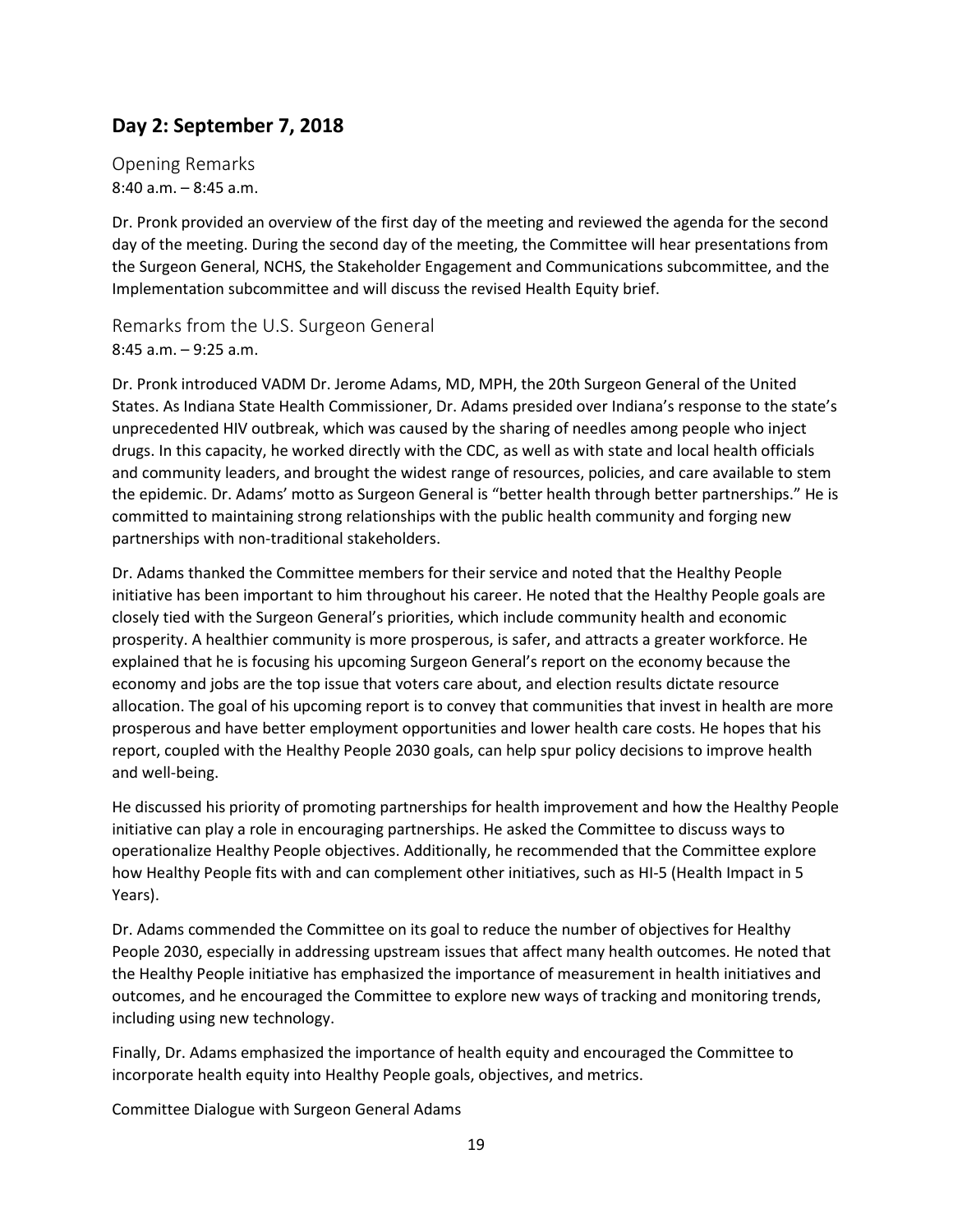Dr. Teitelbaum asked about the role of the Surgeon General in promoting the use of legal services to achieve healthier communities and health equity. Dr. Adams agreed about the importance of providing tools so that stakeholders, including those in the legal system, can understand the impact that they have on health. He noted the importance of better health through better partnerships, including encouraging partnerships beyond those with traditional stakeholders. He explained that, in order to address the HIV outbreak in Indiana, he had to ensure that all stakeholders were included, especially those in non-health sectors such as the Sheriff, the head of the Chamber of Commerce, and the faith-based community. He noted the importance of framing Healthy People 2030 goals so that legal, law enforcement, business, military, and faith-based institutions see how they can contribute to health.

In response to a comment by Dr. Wrenn-Gordon, Dr. Adams noted the importance of engaging hospitals and health care institutions, as they often tend to focus on individual-level outcomes rather than population-level health outcomes. Additionally, he noted the importance of using language that resonates with the intended audiences; the language that resonates with a lawyer is not the same as the language that would resonate with a nurse, dentist, or doctor. He recommended the Robert Wood Johnson Foundation (RWJF) report, *A New Way to Talk about the Social Determinants of Health,* as a resource for engaging with stakeholders and demonstrating that health equity affects everyone.

Dr. Goekler asked how the Surgeon General is bringing together key stakeholders in the interest of working across silos. Dr. Adams replied that he is working with the Federal Reserve to talk about metrics, goals, and tools to work toward a healthier society. He added that in the past, the development of Surgeon General's reports was often fragmented, with a large amount of time between when the report was announced and presented, with little communication to stakeholders during the development process. Instead, Dr. Adams would prefer to continually talk about the report, convene meetings, and iterate on drafts. He plans to hold at least 1 meeting a month in different states to discuss community health and economic prosperity; these meetings will occur around the country to ensure that they are engaging a variety of partners to demonstrate how everyone can benefit from a healthier society. If anyone is interested in being part of or organizing a meeting, they may invite the Surgeon General to their town to talk with key partners.

Additionally, Dr. Adams discussed the opioid epidemic, noting that it is a tragedy but, because of its reach in society, brings with it an opportunity to convene a diverse set of stakeholders, including businesses, faith-based institutions, hospitals, legislators, and sheriffs. Dr. Adams noted that the public health community can use the epidemic as an opportunity to engage in dialogue on the importance of health and well-being to the success of communities, and how to tie these into key resources.

Monitoring Progress Throughout the Decade 9:25 a.m. – 10:30 am

Dr. Pronk introduced Dr. Charles Rothwell, the Director of the National Center for Health Statistics (NCHS). Dr. Rothwell previously served as the Associate Director of NCHS responsible for IT and Information Services; he became the Director of the Division of Vital Statistics in 2003. Dr. Rothwell first presented to the Committee in December 2016 and has returned to share his expertise regarding the ways that HHS monitors Healthy People's progress and the health of the Nation across the decade.

NCHS has partnered with the Office of the Assistant Secretary for Health (OASH) since the inception of Healthy People in 1979. NCHS, which is part of the CDC, is one of 13 federal statistical agencies. The role of a statistical agency includes compiling, analyzing, and disseminating information for statistical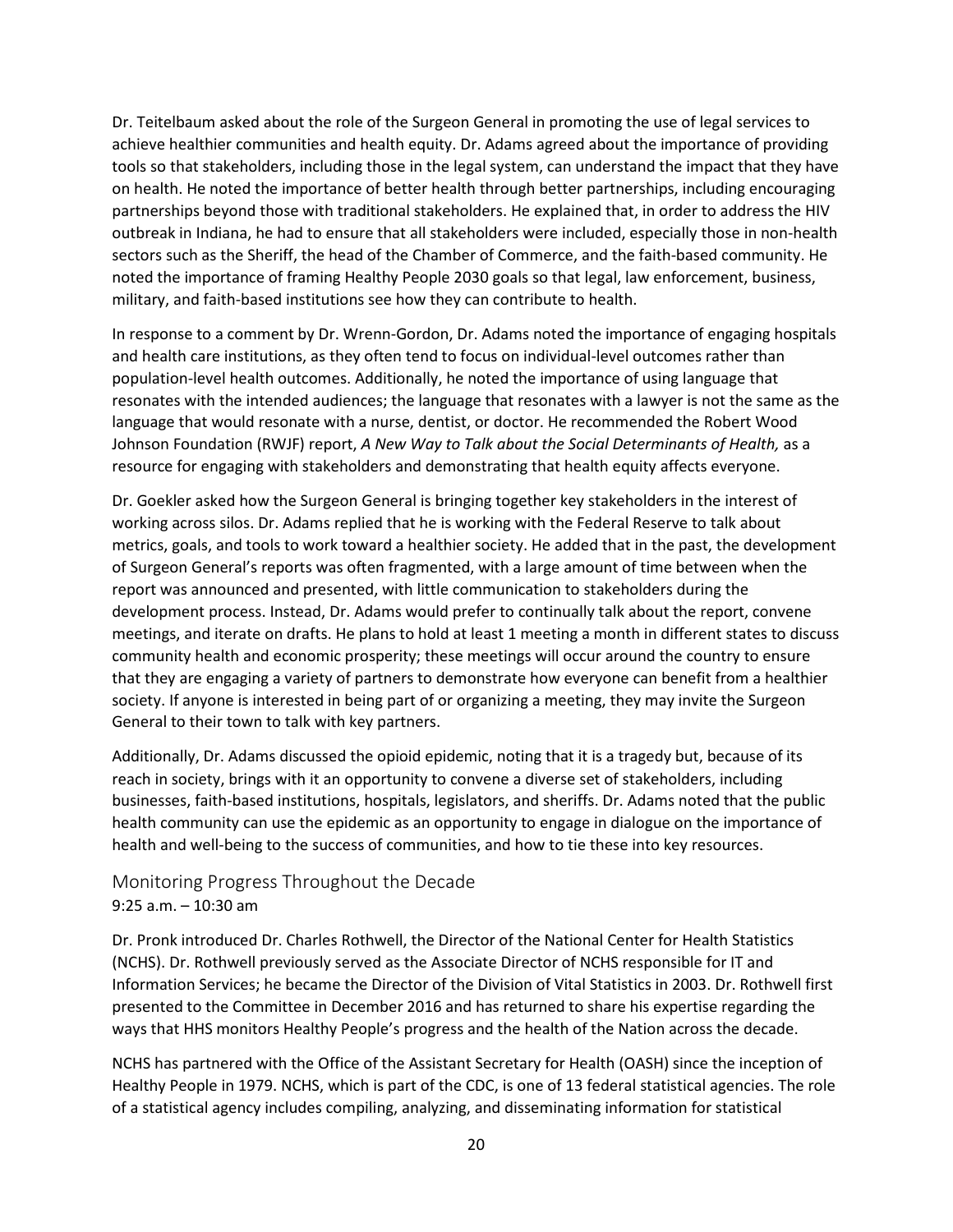purposes such as describing population characteristics and trends, planning and monitoring programs, and conducting research and evaluation. NCHS uses information from surveys, censuses, government administrative records, private-sector data sets, and internet sources that are judged to be of suitable quality and relevance for statistical use. Dr. Rothwell noted that identifying and using quality statistical data can be challenging in an environment where survey participation rates are declining and funding is not always readily available.

NCHS supports Healthy People in a variety of ways, including:

- Serving as statistical advisor to HHS and the topic area workgroups on health promotion data
- Conducting research and developing methods for measuring the overarching goals of Healthy People (e.g., health disparities)
- Creating analytic and graphical presentations, and analytic products, to display progress towards reaching the goals and objectives
- Maintaining a comprehensive database for all the Healthy People objectives
- Providing expertise and technical assistance to national, state, and local health monitoring efforts

Dr. Rothwell discussed HealthyPeople.gov, noting that the site includes 200 data sources spanning 1,104 Healthy People 2020 measurable objectives. Of those, 430 objectives (or 38.9%) are monitored by NCHS data systems.

NCHS influences data included on HealthyPeople.gov, including data systems that are not produced by NCHS, through the following ways:

- The searchable, tabulated data for all objectives, by a variety of population subgroups
- Trends, including assessment toward progress toward targets and relative to baseline
- A health disparities tool that lets data users do a deep dive on relative progress of subgroups
- Data for monthly infographics and the interactive midcourse review
- National and state maps, for example the stroke deaths per 100,000

ODPHP and NCHS have produced progress reviews of Healthy People 2020's 42 topic areas since the launch of Healthy People 2020 in December 2010. Topic areas were paired into "affinity" areas so that all topics could be covered over the course of the decade through progress review webinars. For each progress review, NCHS analysts and programmers work with the topic area workgroups to identify the most important objectives to present. NCHS also leads the development of the midcourse and final reviews for the decade, including analyses of all the objectives, summaries by topic area, and assessments for the LHIs.

NCHS's main work as a statistical agency is dedicated to:

- The development of measures that are core to understanding health and the determinants of health
- Understanding how to collect high-quality data on populations of concern
- Measuring health disparities and progress toward their elimination
- Anticipating the application of new classifications, such as the ICD-10 and analytic considerations in developing health indices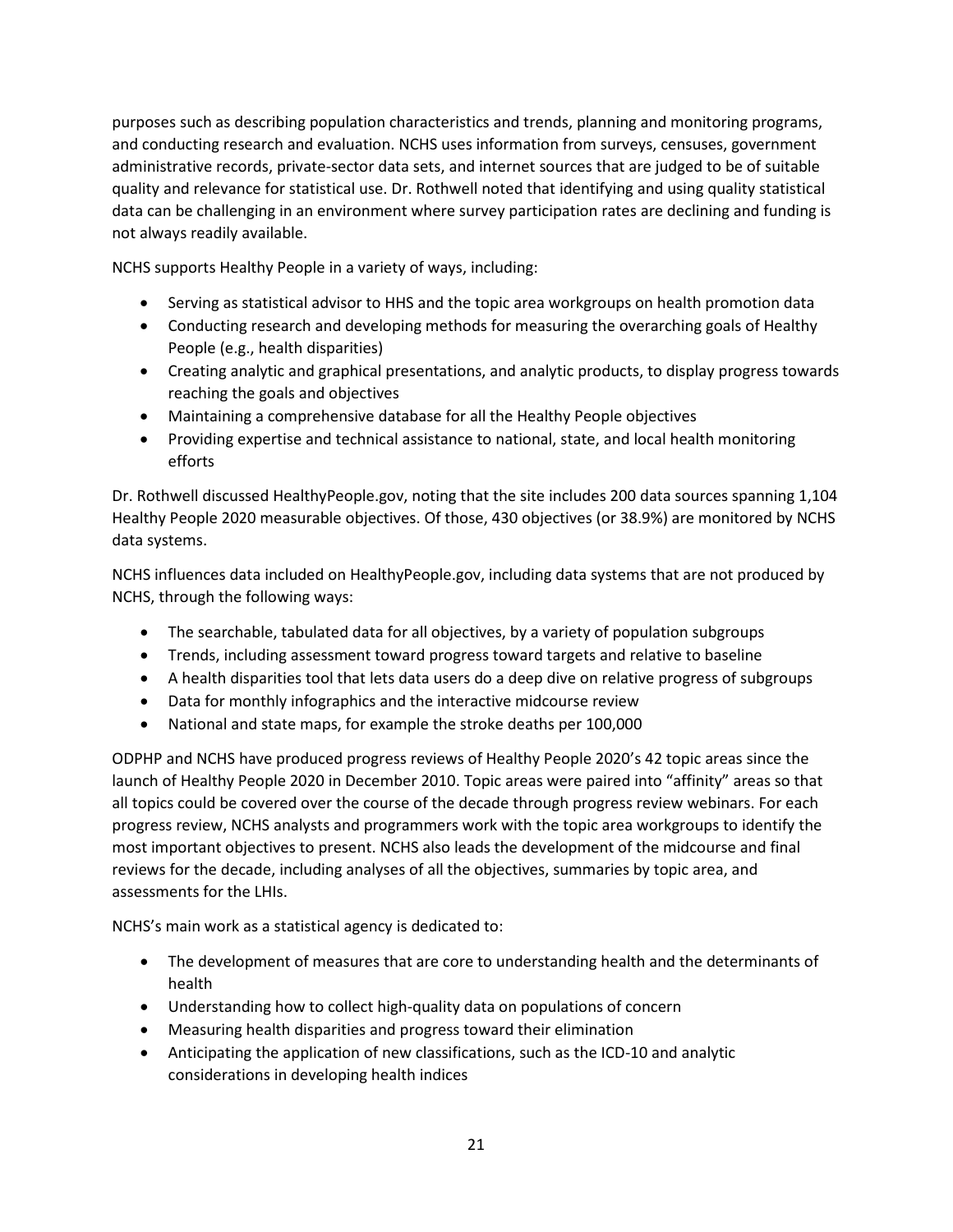• Understanding health outcomes and their relationship to social determinants when developing the data

Dr. Rothwell noted that the primary use of Healthy People 2020 is as a data source. He further noted it is critically important that the data in Healthy People be of the highest quality for the initiative to be credible. Planning for the next decade presents the opportunity to improve the focus of Healthy People and the usefulness of its data.

Dr. Rothwell provided an overview of the evolution of Healthy People, including the number of topic areas, objectives, the population group topic areas, and the overall framework. He thanked the Committee for its key recommendations in guiding the development of objectives, including criteria for identifying preliminary objectives, prioritization of objectives, and recommendations pertaining to data.

In planning for Healthy People 2030, NCHS has been working with the FIW to:

- Examine the content and structure of Healthy People, the data sources, and the way data have been presented over the years
- Operationalize the criteria used to develop objectives (e.g., national importance, evidence based, etc.)
- Review the data sources used now and formalize the way we evaluate data systems for inclusion in Healthy People 2030
- Develop guidance for the agencies to critically consider objectives and data source quality

## Committee Discussion

Dr. Shah asked whether it would be possible to publish every data set from every objective on HealthyPeople.gov, provide data visualization tools, and encourage state and local governments to upload their data to HealthyPeople.gov. Dr. Rothwell noted that Dr. Shah's idea corresponds with administrative priorities regarding data innovations and agreed that taking advantage of internal resources, particularly using and disseminating data sets that are already being collected, is an important next step. He added that if data sets can be easily accessible on the website, local, state, and national organizations will have an easier time using and referring to Healthy People objectives. Dr. Rothwell described previous efforts to link NHANES data, NHIS data, and data from the Department of Housing and Urban Development (HUD), which resulted in findings that blood lead levels for children of parents who were receiving HUD services were lower than those of comparable demographics that were not receiving those services. This finding was a good justification for HUD services and could be used to encourage other agencies to more freely share their data sets.

In response to a question from Dr. Richmond, Dr. Rothwell clarified that he would potentially have concerns about data quality if a data system has not been previously used to monitor key outcomes. Alternatively, if a data system only reports national data (rather than state-level data) and/or is only released every 3 to 4 years, it may not be useful for Healthy People. Additionally, a data system that lacks demographic data to analyze disparities may not be appropriate for Healthy People. Dr. Rothwell noted that the Committee's recommendations are on target with NCHS priorities and beliefs about data quality.

Dr. Halverson asked how state- and national-level data can support vital records and ensure data are timely and readily available. Dr. Rothwell replied that the Healthy People initiative should bring states,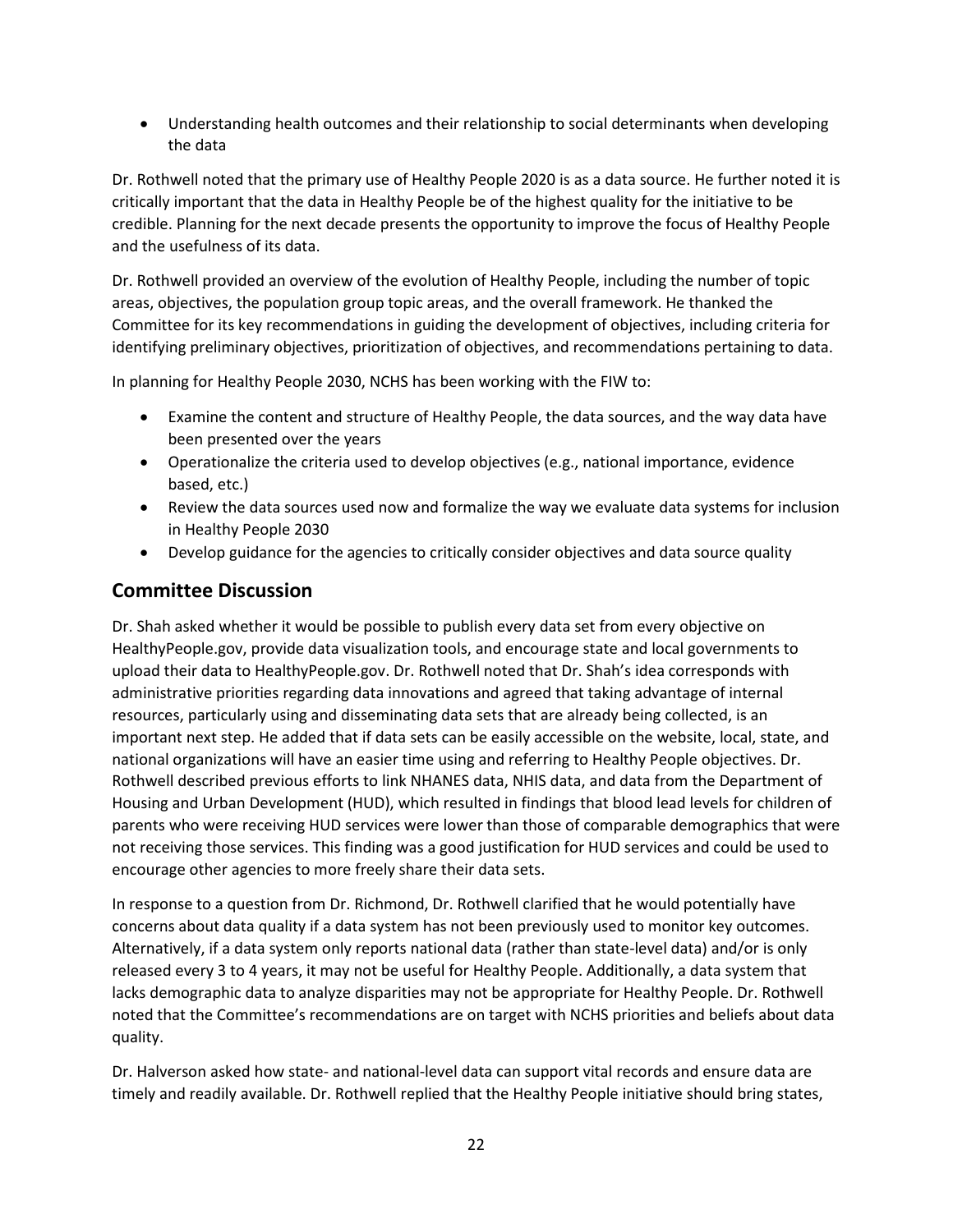HHS, and epidemiologists together, and he emphasized the role that states can play. He noted that states have made large improvements in how they report on vital statistics and that NCHS has received Patient-Centered Outcomes Research (PCOR) funding to make similar improvements in vital statistics reporting. For example, NCHS is reporting drug overdose deaths on a monthly basis, within 5 months of the event. Dr. Rothwell noted that medical examiners are experiencing difficulties reporting on opioid overdose deaths because of siloed data systems; NCHS is working with medical examiners to link vital registration systems with medical examiner systems. Dr. Rothwell also emphasized the importance of using electronic medical records and merging those systems with the vital records system, including providing training and information to physicians on how to merge systems. Finally, he noted that more state-level funding may be required and that buy-in from state leadership is key.

Dr. Zohoori asked how the Healthy People initiative can be improved. Dr. Rothwell replied that, if objectives are more focused, NCHS could do more to address the media, including social media, and to publish data on how communities compare to states and to the Nation. He noted that Healthy People should be HHS's data-driven, decision-making, driving force and suggested that the initiative should be part of the budget development process.

Dr. Pittman noted that Dr. Robert Francis (NCHS) recently presented to the Implementation subcommittee, where he discussed the Healthy People 2020 website, available tools, ways in which state-level estimates have been previously used, and the health disparities toolkit. Dr. Francis noted that the disparities toolkit allows searches by topic area keyword and by data source, but Dr. Pittman asked Dr. Rothwell to provide additional context about the tool. Dr. Rothwell suggested that the tool may benefit from being promoted more by individual agencies for use among stakeholders. Dr. Pittman recommended marketing these tools as part of the Healthy People initiative while also promoting the independent use of the tools by individuals with more specific needs.

Dr. Fielding asked what NCHS is doing in respect to interpolating data and asked if NCHS has sufficient data to provide estimates within shorter time periods, specifically on issues such as infant mortality or opioid overdose. Dr. Rothwell replied that RWJF funded NCHS to assess census-level responses on vital information; while it is a useful tool to provide people with an idea of the severity of certain health outcomes, providing life expectancy estimations using small data requires making many assumptions. He noted that NCHS is struggling to provide overdose deaths data on a monthly basis; they currently report on 2 trend lines: what the data are reporting and what NCHS estimates as the actual burden. NCHS is working on publishing provisional reports much earlier than in the past, using good confidence intervals and continuously improving estimates over time.

In response to a question from Dr. Richmond, Dr. Rothwell noted that he does not expect any unintended consequences of the Committee's recommendations. He echoed the Surgeon General's sentiment that the Healthy People initiative should be flexible, especially in adding objectives when data are available for monitoring. Dr. Rothwell hopes that Healthy People 2030 will be able to address issues as they arise during the decade.

Dr. Kleinman asked how the Healthy People initiative can acquire data sources for developmental objectives that are seen as valuable to monitoring the Nation's health but may require expertise and development of partnerships. Dr. Rothwell replied that each objective in Healthy People should have a data system that measures it.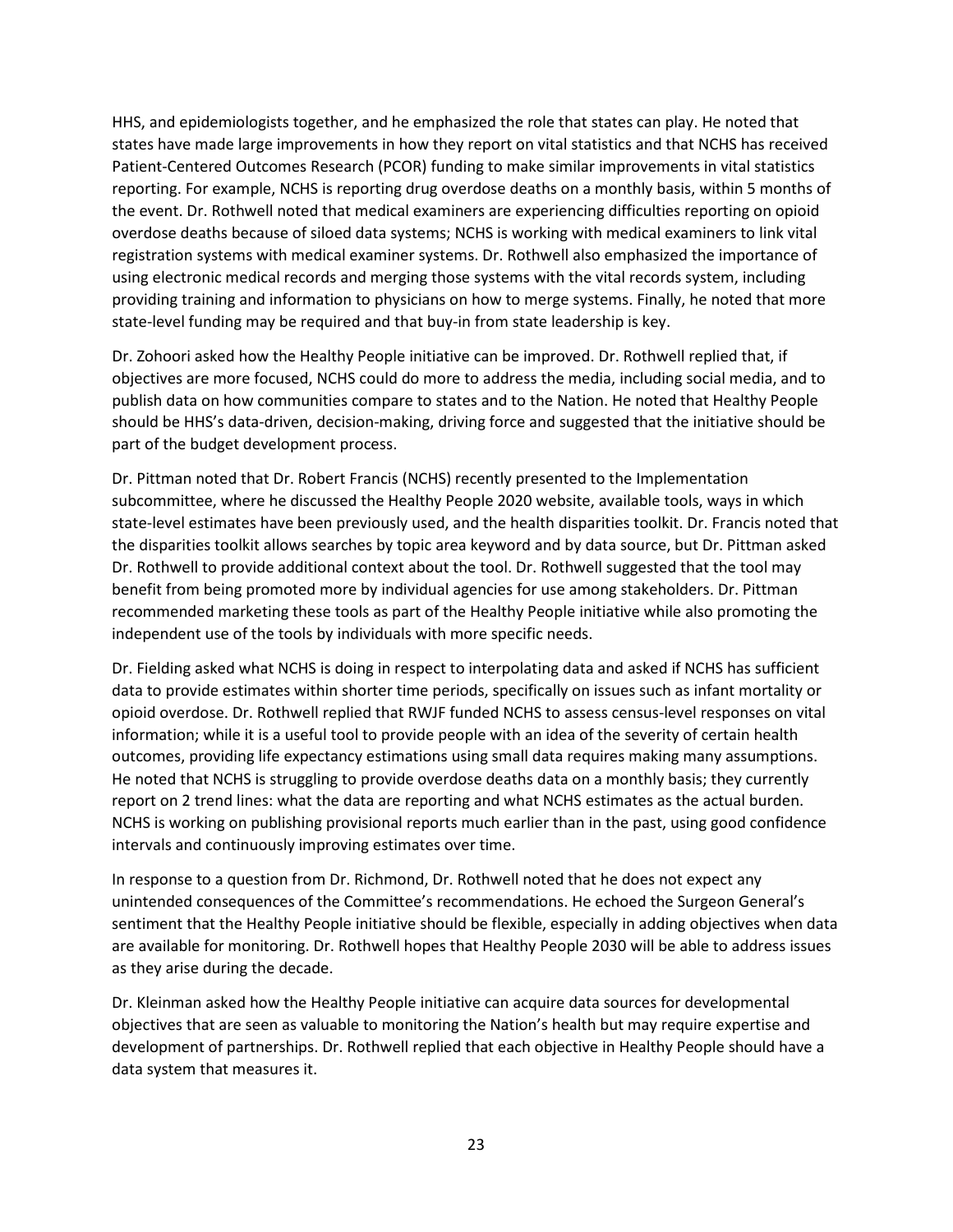Dr. Zohoori asked about the feasibility of using a standardized EHR platform, which would allow more immediate access to data. Dr. Rothwell suggested that encouraging a standard EHR platform could be feasible, but there would need to be widespread support from HHS leadership and resources available to do so. He emphasized the importance of involving Healthy People in the decision-making process within HHS, which can inform Congress as it makes decisions that benefit public health.

Stakeholder Engagement and Communications Subcommittee Report with Recommendations Regarding Engaging Stakeholders in the Development of Healthy People 2030 and Increasing the Value of Healthy People 2030 for Stakeholders 10:45 a.m. – 11:25 am

Dr. Halverson reviewed the charge of the Stakeholder Engagement and Communications subcommittee, which is to increase awareness and use of Healthy People 2030. He explained that non-health-related stakeholders are critical to engage and personally involve in Healthy People 2030 moving forward. He provided an overview of the final sector list, which includes a wide variety of occupational and organizational groups in the broader economy that the subcommittee considers important to engage. The subcommittee developed sector templates, which describe how health is relevant to each respective sector, to serve as resources to begin purposeful conversations with stakeholders from sectors outside of health and ultimately engage them in the Healthy People 2030 process. In particular, these templates aim to move engagement beyond aspects of the medical system—such as health insurance, which is relevant to the majority of the sectors—toward prevention and overall health.

Dr. Halverson presented revised recommendations on approaches to engagement, sector information sheets, and engagement with a variety of sectors. He acknowledged that some aspects of the recommendations address processes that have already taken place, but reiterated that the purpose of the recommendations overall is to engage multiple sectors in various stages of the Healthy People 2030 development process. He reminded the Committee that the inclusion of "well-being" in Recommendation 2 was a discussion point during the last Committee meeting, and the subcommittee believes that it is consistent with previous decisions to integrate well-being into the fabric of Healthy People 2030. He explained that Recommendations 4a through 4c indicate the importance of engaging stakeholders during early stages so that they can be integrated into the development process, rather than waiting until everything is complete and then attempting to convince stakeholders how Healthy People 2030 applies to their work.

- **Recommendation 1:** Broad engagement should include more than structured public comment periods for testimony or written comment.
- **Recommendation 2:** Adopt a Health and Well-Being in All Policies approach to identify sectors for inclusion in the process.
- **Recommendation 3:** Use the existing sector-specific information sheets in targeted conversations to encourage greater participation of other sectors in developing, disseminating, and using Healthy People. Such activities should yield further insight into how these templates can be used to engage diverse stakeholders.
- **Recommendation 4a:** Healthy People 2030 should proactively engage stakeholders to provide meaningful input on the development of objectives.
- **Recommendation 4b:** Healthy People 2030 topic area workgroups should include representatives from other sectors and should engage other sectors.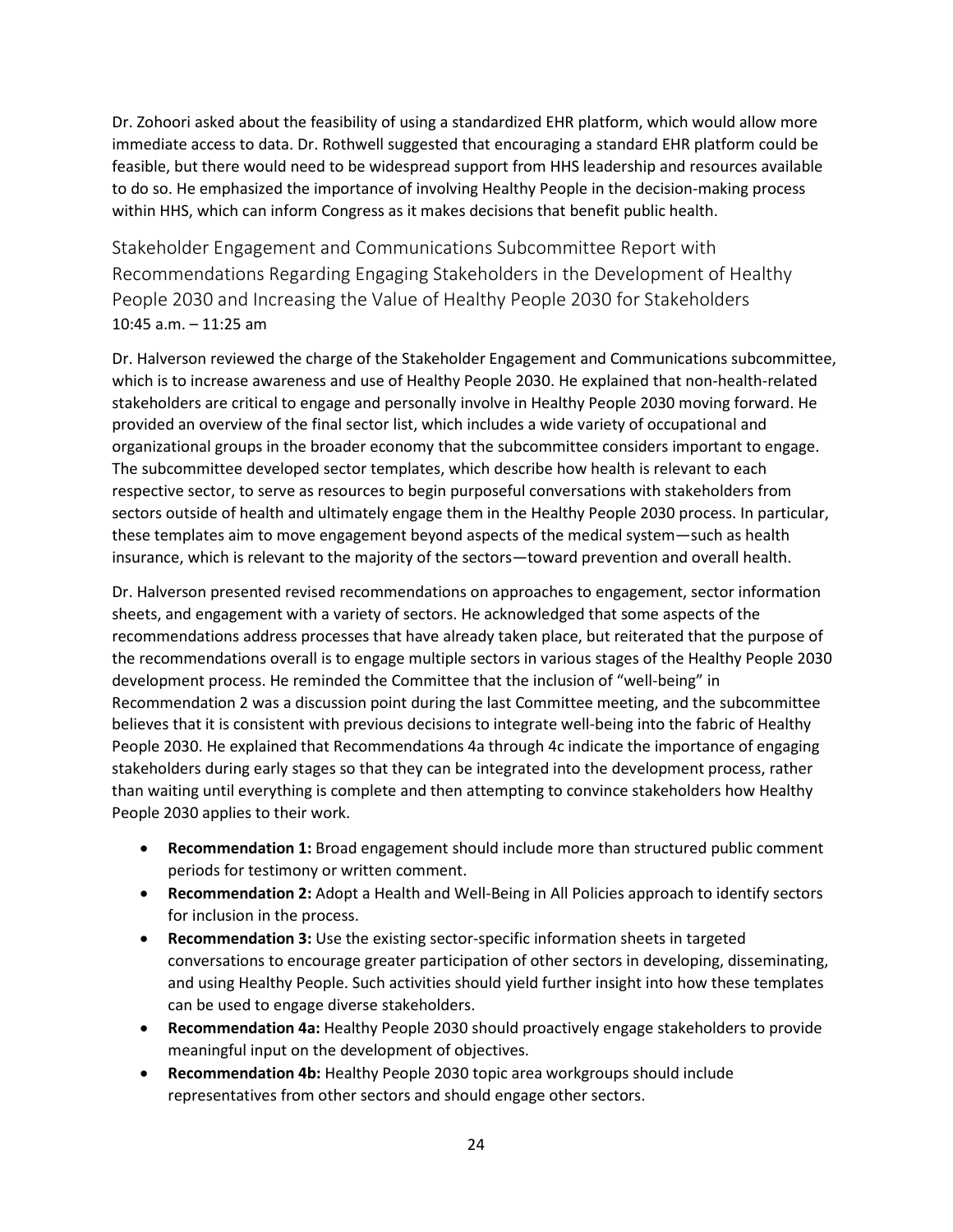• **Recommendation 4c:** Healthy People 2030 topic area workgroups should meaningfully engage with the public during the development process. Such engagement should include involving other sectors in the development of Healthy People 2030 objectives.

#### Committee Discussion

Mr. Teitelbaum commented that, apart from the criminal justice and public safety sector template, the civil legal sector was missing from the sector list. He indicated that this sector is critical to moving upstream of health outcomes. He described 3 relevant subsectors: civil legal aid, which helps individuals with social determinants of health problems; national law firms, which have pro bono programs that could address underlying legal causes of poor health; and more broadly, general counsel, health organizations, health systems, and other large corporations in non-health sectors.

Addressing another aspect of the sector list, Dr. Zohoori suggested separating identity-based organizations and faith-based organizations. He stated that they represent 2 different sectors, especially given increasing immigration and growing minority populations.

Dr. Goekler asked whether the subcommittee would accept additional input from Committee members on templates for sectors that relate to their respective areas of expertise. Dr. Halverson replied that their input was welcome, indicating that the templates are still a work in progress.

Dr. Fielding suggested that the reference to "Health in All Policies" in Recommendation 2 include programs and systems change, reminding the Committee that policy is not the only mechanism that may influence change.

Dr. Richmond suggested that Recommendations 4a and 4c include an operational definition of "meaningful," potentially as a footnote. With regard to Recommendation 4c, she proposed that topic area workgroups include representatives from sectors outside of health. Dr. Richmond also suggested that recommendations addressing objectives also apply to developmental and research objectives, not just those in the core.

Dr. Wrenn Gordon recognized that some recommendations relate to processes that have already taken place, but she expressed that the Committee should consider opportunities to apply the recommendations moving forward in the Healthy People 2030 process, such as during any development processes yet to come or during implementation. Dr. Pittman indicated that the Implementation subcommittee will likely continue the work of the Stakeholder Engagement and Communications subcommittee.

Dr. Pittman suggested that the Committee be mindful of the geographic spread of stakeholders that engage with Healthy People 2030 so as to ensure that the objectives ultimately serve the entire Nation and do not disregard regions that are traditionally underserved.

Dr. Halverson reminded the Committee that, while stakeholder engagement will enrich Healthy People 2030, the development and implementation processes may become less streamlined and less efficient as more stakeholders are involved. Dr. Gómez shared that this was true of the robust stakeholder engagement in Healthy People 2020; she suggested that the Committee explore how stakeholders were engaged and whether or not that engagement changed process outcomes for Healthy People 2020, and what the Committee wants to accomplish for Healthy People 2030. Dr. Halverson also suggested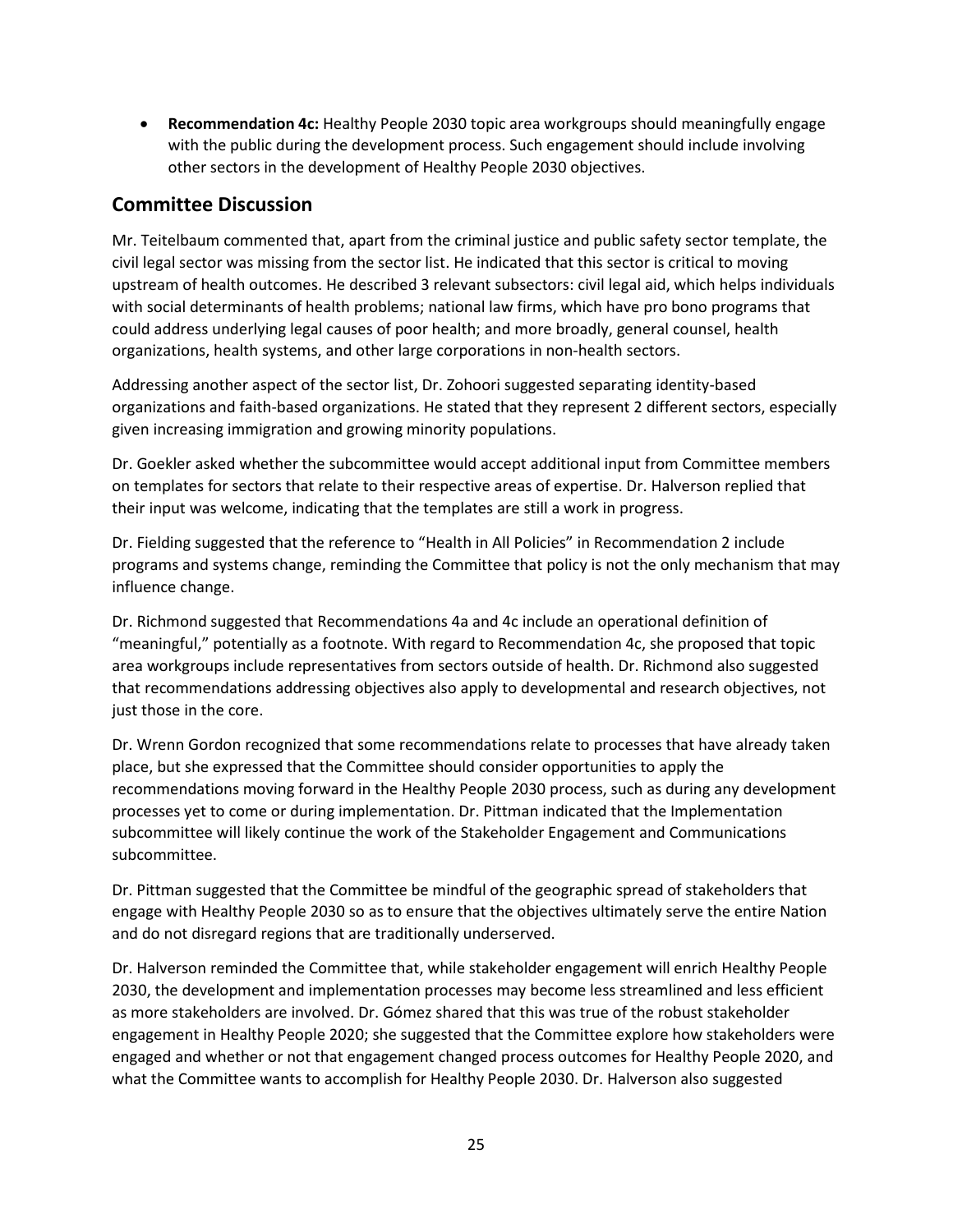stakeholder engagement shift away from simply tallying which special interests are represented toward thoughtfully incorporating different points of view.

### Committee Vote

The Committee approved Recommendations 1 through 4c, as amended and/or described below, by unanimous vote.

- **Recommendation 1:** Broad engagement should include more than structured public comment periods for testimony or written comment.
- **Recommendation 2:** Adopt a Health and Well-Being in All Policies, *Programs and Systems* approach to identify sectors for inclusion in the process.
- **Recommendation 3:** Use the existing sector-specific information sheets in targeted conversations to encourage greater participation of other sectors in developing, disseminating, implementing, and using Healthy People. Such activities should yield further insight into how these templates can be used to engage diverse stakeholders.
- **Recommendation 4a:** Healthy People 2030 should proactively engage stakeholders to provide meaningful input on the development of objectives.
- **Recommendation 4b:** Healthy People 2030 topic area workgroups should include representatives from other sectors and those within government, and should engage other sectors and those within government.
- **Recommendation 4c:** Healthy People 2030 topic area workgroups should meaningfully engage with the public during the development and implementation processes. Such engagement should include involving other sectors in the development of Healthy People 2030 objectives.

Beyond specific edits that the Committee agreed upon, the approval of the recommendations are contingent upon the follow changes to be made by the subcommittee:

- Provide an operational definition of "meaningful," as included in Recommendations 4a and 4c.
- Include civil legal sector in the sector list.
- Rephrase "identity groups" for clarity and specificity.
- Reference geographic representation.
- Include core, developmental, and research objectives in relevant recommendations.

## Implementation Subcommittee

## 11:25 a.m. – 12:10 p.m.

Dr. Pittman reviewed the charge of the Implementation subcommittee, which is to provide advice and guidance on approaches to implement Healthy People 2030 before, during, and after its launch. She then presented the subcommittee deliverables and timeline to the Committee, indicating that the subcommittee has begun to consider how they will build on the recommendations from other subcommittees. Dr. Pittman shared that the subcommittee is open to inviting individuals to advise on issues for which they do not have expertise and involve sectors that are not already represented. The subcommittee expects to organize implementation activities chronologically: pre-launch, during launch, and post-launch. Dr. Pittman reviewed recommendations from the Social Determinants of Health and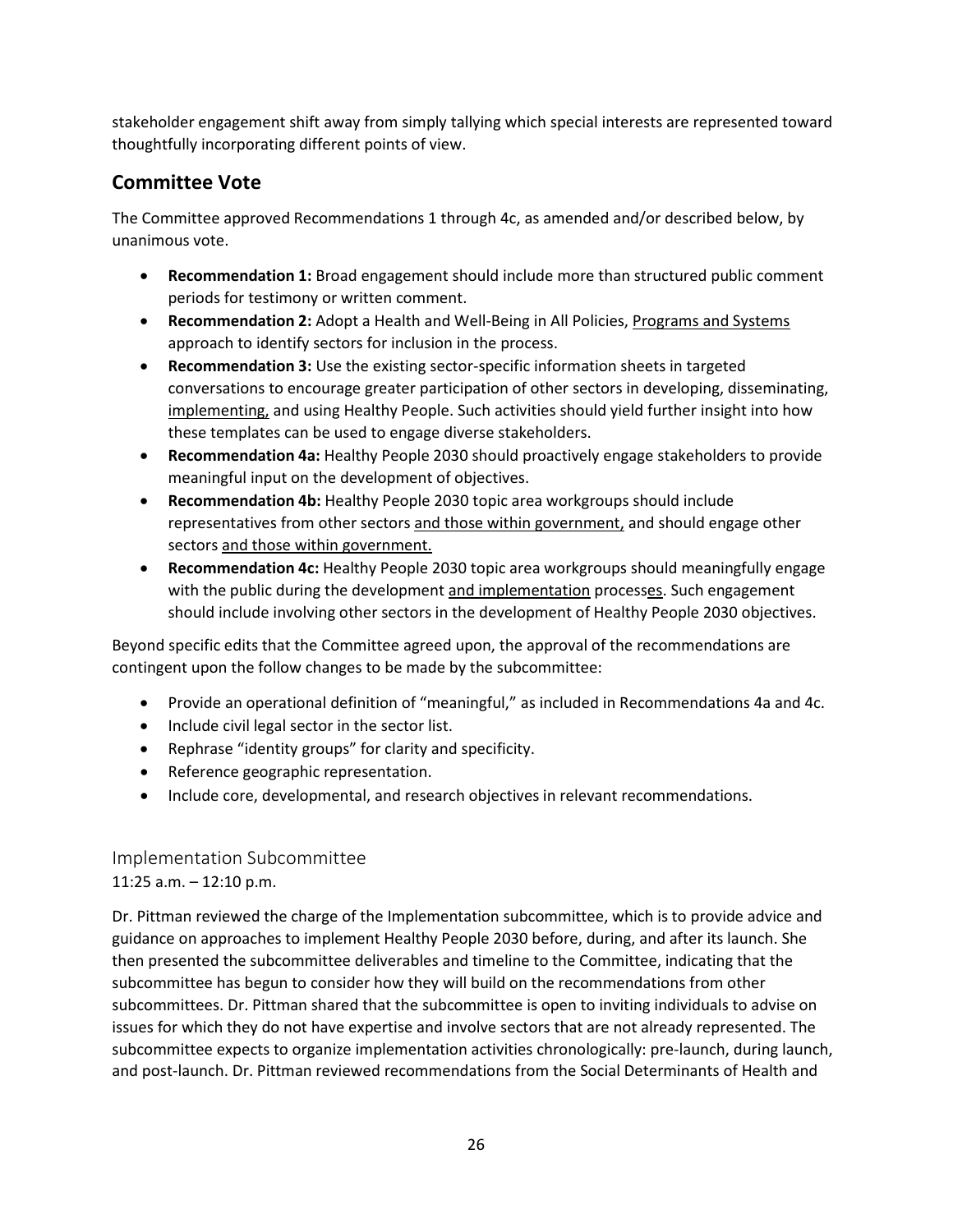Health Equity, Prioritization, Data, and Stakeholder Engagement and Communications subcommittees, noting when they would be applicable relative to launch.

Dr. Pittman shared that the subcommittee is interested in learning about implementation successes and challenges in past iterations of Healthy People to inform the development of the subcommittee's implementation recommendations. Since technology has advanced in the past decade, Dr. Pittman shared that there may be new tools available to support different strategies. She described the Healthy People 2020 user study conducted in 2015, which indicated that smaller organizations were less aware of Healthy People 2020 and less likely to have the tools to integrate it into their work; she stressed the importance of developing low-cost strategies for low-resource groups. Dr. Pittman referenced presentations on implementation successes by various Healthy People 2020 topic area workgroups. The Tobacco Use topic area workgroup emphasized the importance of a strong social media presence, comprehensive branding of materials, easily accessible brochures and infographics, and tech-savvy features (QR codes, links to data, etc.); the Social Determinants of Health topic area workgroup shared implementation strategies related to intergovernmental collaboration and effective interface with stakeholders outside of government.

Dr. Pittman reviewed the subcommittee's next steps. The Implementation subcommittee's Engagement Crosswalk document will be updated to integrate sector recommendations from the Stakeholder Engagement and Communications subcommittee; this is expected to be completed in September 2018. Throughout September and October of 2018, the subcommittee will identify potential sector presentations for future meetings. Afterward, they will develop proposed Healthy People 2030 implementation recommendations through January 2019, and then they will develop Healthy People 2030 implementation process recommendations through March 2019.

Health Equity Brief Subcommittee: Review and Discussion of the Brief 1:55 p.m. – 2:25 p.m.

Dr. Wrenn Gordon presented an updated version of the Health Equity brief, with revisions made in accordance with Committee discussion on September 6, 2018. In the introduction, the subcommittee included language from the Healthy People 2030 framework to address concerns from Committee members that the framework was not clear in the previous version. Additionally, the subcommittee added an introduction to health equity. Within this section, they added an RWJF graphic that represents the difference between equity and equality. They also reordered the introduction of key terms, including disparities, inequalities, and inequities, because they wanted the terms to build upon each other to make it evident that inequities are avoidable, unfair, and unjust.

The brief then discusses the history of health equity in Healthy People and how the term has been used; this section emphasizes that the concept has evolved over time as knowledge and values have changed. This parallels the shift away from focusing on disease outcomes driven by individual behaviors towards an approach that recognizes the role of historical contextual environments.

The next section describes existing health equity frameworks, and common aspects are listed as bullet points. This section includes graphics from 3 organizations that have customized health equity frameworks. The following section focuses on health equity measurement, which highlights 5 guiding principles. In addition, it includes examples for operationalizing health equity measurement; these represent opportunities to further strengthen the integration of health equity into Healthy People 2030. The subcommittee also revised the brief to emphasize the decision to include health equity as a cross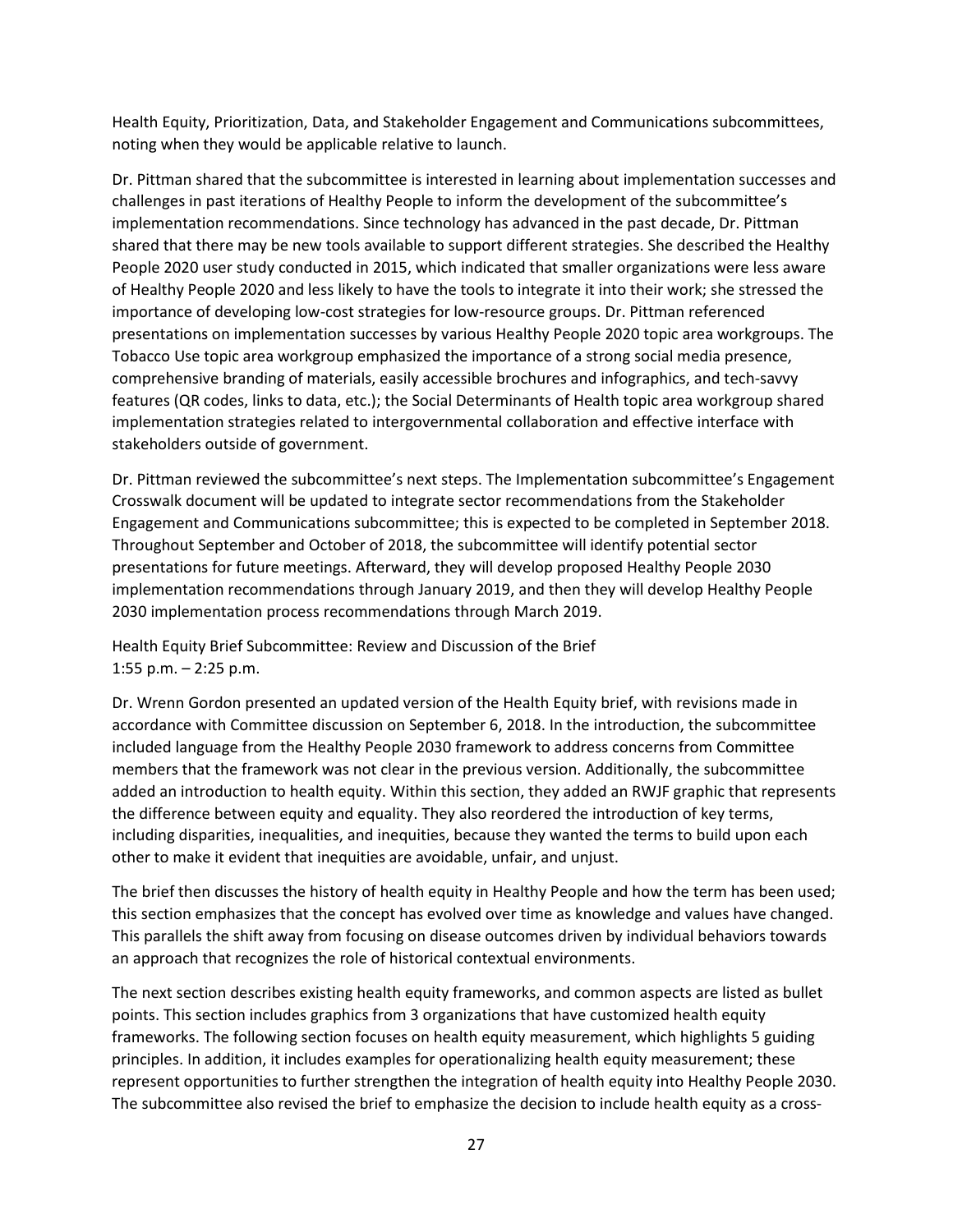cutting theme in Healthy People 2030. The brief includes issues in Healthy People 2020 that should be considered for Healthy People 2030, such as identifying where there are data gaps and areas where there is insufficient information on some determinants.

## Committee Discussion

Dr. Richmond requested that the subcommittee bold the sentence "The emphasis on health equity marks a critical shift away from focusing on disease outcomes, which are often attributed to individual behaviors," as this approach should drive how the Committee thinks about Healthy People 2030.

With regard to data considerations, Dr. Pittman raised concerns about recent changes to the U.S. Census that might make it difficult to compile and compare data by race and ethnicity, which may skew data on underrepresented groups; she emphasized the importance of these specific changes because the Census is a fundamental data set. Dr. Kleinman shared that she and Dr. Pronk plan to identify other challenges in the overarching introduction to all of the issue-specific briefs, and can incorporate Census data concerns in that document as well.

Dr. Zohoori suggested that the subcommittee add a graphic to the second example of health equity frameworks in order to balance it with the first and third examples that have graphics. Dr. Gómez indicated that it was removed at the request of Committee members because it was difficult to see; Dr. Wrenn Gordon responded that the subcommittee could edit the graphic's color scheme to make it more visually accessible.

Dr. Halverson raised concern that an individual with little background on Healthy People 2030 may read "Health equity is an overarching goal of Healthy People 2030" and interpret it as the only goal of Healthy People 2030. He also expressed concern that outside the health sector, people may not understand that health equity inherently suggests health improvement. Dr. Pittman suggested that the subcommittee could edit the statement to read, "Health equity is one of the overarching goal**s** of Healthy People 2030" to avoid confusion.

Dr. Goekler reminded the Committee that determinants of health are no longer included in the brief, and expressed concern about losing an opportunity to address them. Dr. Kleinman shared that determinants of health will likely be discussed in the introduction to all of the issue-specific briefs and will be thematically present throughout all of the briefs.

## Committee Vote

The revised version of the issue brief was unanimously approved pending revisions agreed upon by the Committee, which have been described below. Dr. Sondik and Dr. Fielding were not present during the vote on September 7, 2018.

- Bold the statement "The emphasis on health equity marks a critical shift away from focusing on disease outcomes, which are often attributed to individual behaviors."
- In both the Health Equity brief and the introduction to all of the issue-specific briefs, indicate that recent changes to Census data collection practices have implications for health equity by skewing data on underrepresented groups.
- For the second example of frameworks, include a revised version of the accompanying table graphic; remove the purple color from the table background.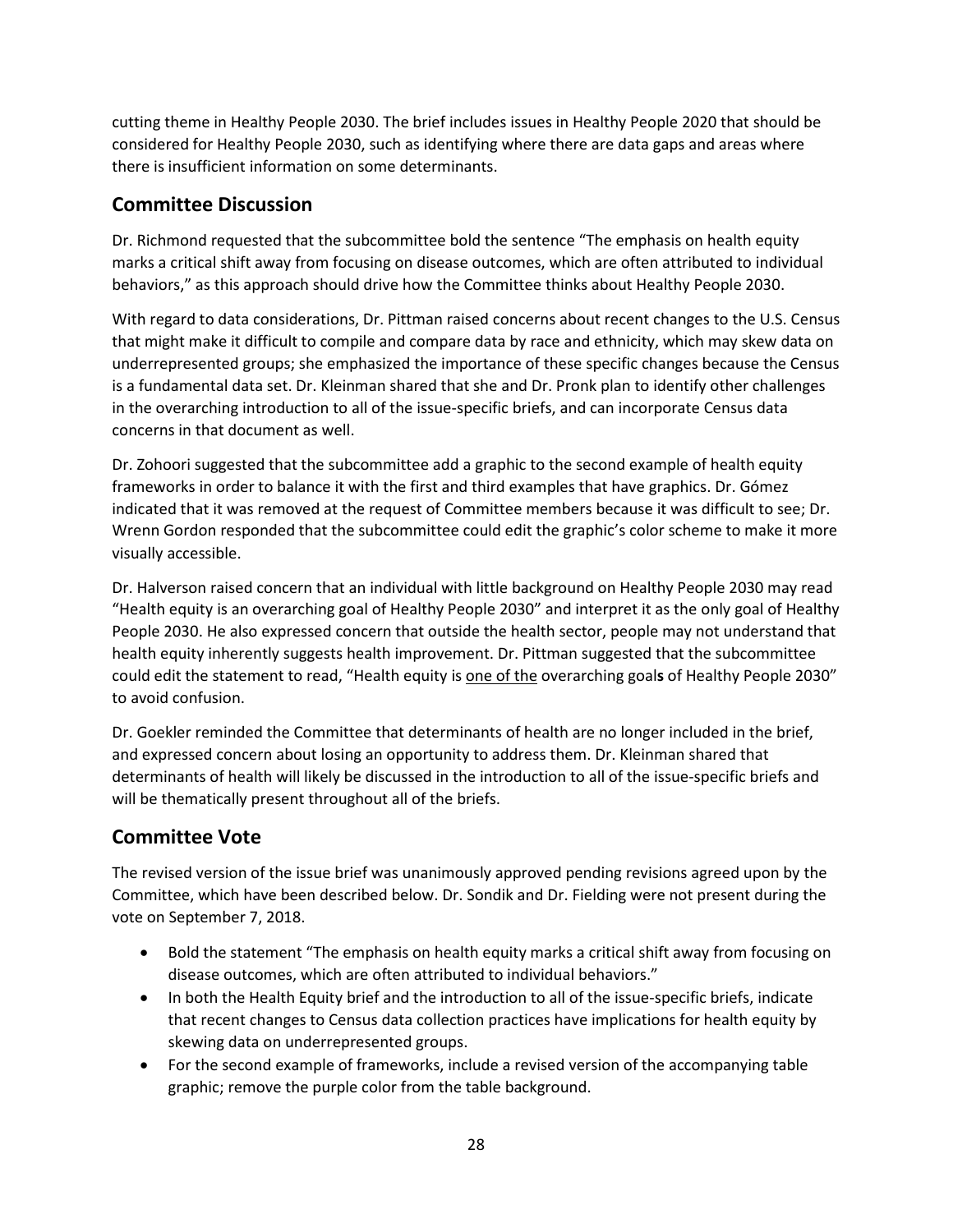• Clarify that health equity is one of multiple overarching goals for Healthy People 2030, not the only overarching goal.

Committee Discussion: Implementation and Approach for Developing Implementation Recommendations 2:25 p.m. – 2:50 p.m.

Dr. Shah proposed that the Implementation subcommittee consider how to empower topic area workgroups to enthusiastically take ownership of implementation activities, since they are already heavily involved with the objectives. Dr. Pittman suggested that the Committee could work to identify barriers that past Healthy People non-users faced in order to inform development of future implementation efforts.

Dr. Richmond asked for clarification on what constitutes the "during" stage of implementation. Ms. Ochiai responded that "during" refers to the rollout of different key elements, such as the objectives, the framework, and the website; the rollout of all components could occur in a single instance or over the course of a month. Ms. Ochiai confirmed that the Implementation subcommittee could provide recommendations on the timeline of rollout phasing, with the exception of the rollout of certain components that are already decided by ODPHP, such as the decision to roll out objectives between January and March of 2020 and the release of LHIs. Dr. Wrenn Gordon commented that she found the terms "pre-," "during," and "post-launch" to be unhelpful and preferred to refer to sequential phases; Ms. Ochiai affirmed that was acceptable.

Dr. Goekler indicated that the subcommittee should consider the different sector networks that cross through the Committee as a whole, such as her own connections to education or Mr. Teitelbaum's connections to the legal sector, and how the government can leverage those channels during implementation and dissemination. Dr. Pittman responded that the subcommittee may consider creating task forces to support the government's implementation strategies.

Dr. Kleinman suggested that the subcommittee consider Healthy People 2030 to be a living document and consider the potential for it to be modified or for it to evolve over the course of the decade, possibly to allow course correction. She indicated that the subcommittee could start by learning more about the midcourse review process.

Dr. Richmond recommended that the subcommittee identify the implementation best practices from previous iterations of Healthy People. Ms. Ochiai responded that the FIW surveyed all Healthy People 2020 implementation activities, including evaluations of sustainability and resource allocation; assessed them to identify the best and worst activities; and picked the top 5 considerations to share with the Implementation subcommittee for Healthy People 2030.

Dr. Gómez emphasized that the subcommittee should ensure implementation efforts are new and innovative, particularly in the context of rapidly evolving technology. Dr. Pittman responded that the subcommittee has been considering new approaches to data science and new ways to analyze data, in addition to gamification, simulations, virtual reality, and new learning models. Dr. Wrenn Gordon indicated that innovation could be grounded in health equity, and suggested that the subcommittee should consider how to eliminate disparities in implementation. Dr. Pronk reminded the subcommittee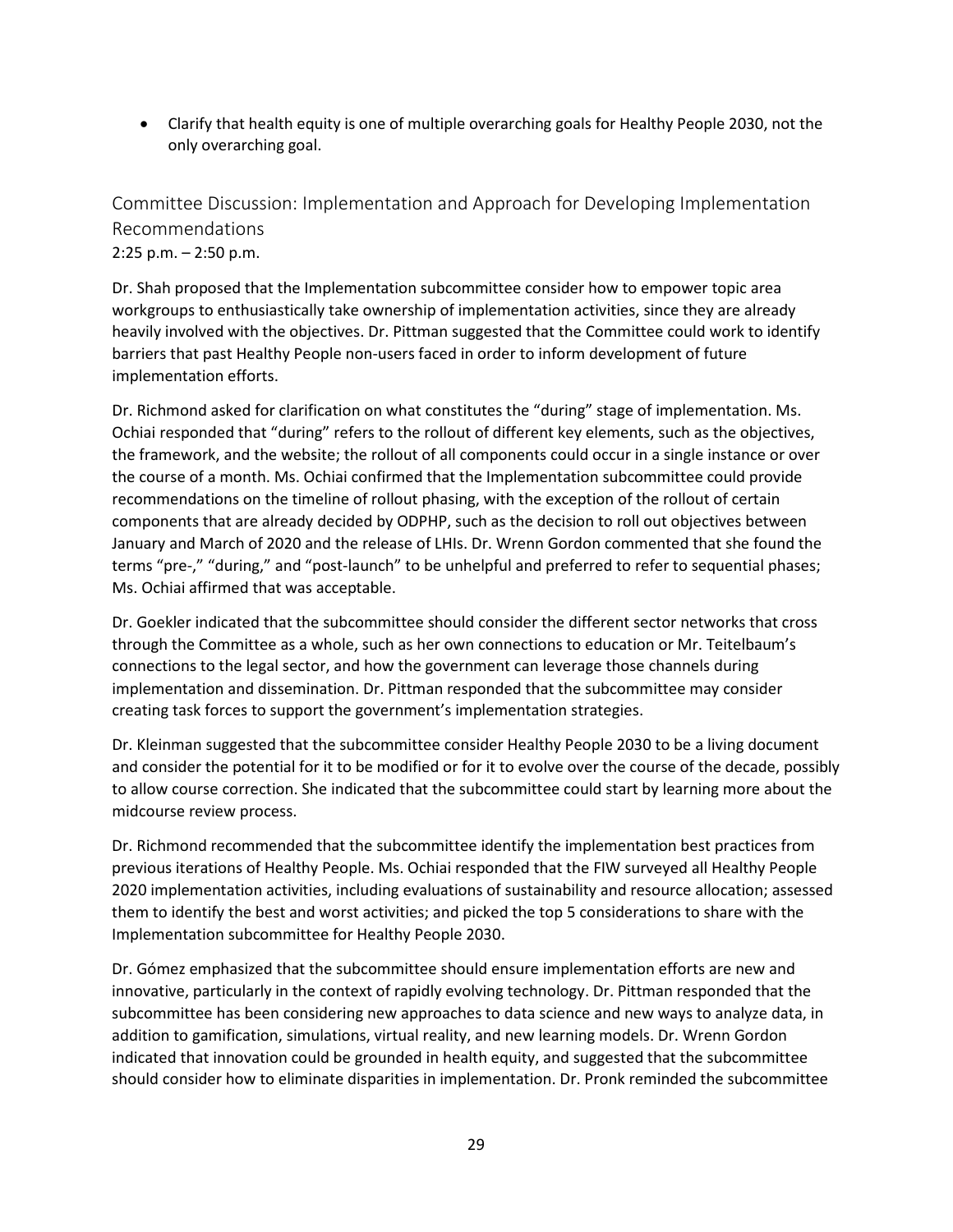that they should balance keeping up with accelerating changes in technology with ensuring approaches are reliable and effective.

Other Committee suggestions are listed below:

- Explore how to engage the FIW in implementation and leverage their relationships with governmental agencies and other public health organizations.
- Ensure that implementation efforts include robust engagement with practice-based organizations.
- Thoughtfully consider how more recommendations from other subcommittees are relevant to the pre-launch stage, since implementation requires a lot of planning.
- Segment implementation efforts in order to tailor strategies to different sub-populations, such as those defined by age, educational attainment, or language.
- Recognize resource constraints, given recent cuts to funding for prevention activities.
- Evaluate not only Healthy People 2030 outcomes but also the implementation process itself; evaluation planning should ideally occur in the beginning stages and it could be informed by previous implementation successes and challenges.
- Determine whether implementation should incorporate sustainability.
- Explore opportunities to engage with implementation science specialists
- Determine how to obtain and vet resources from other agencies or organizations, as opposed to everything coming from the Healthy People 2030 program itself.
- Consider an intergovernmental assessment of data-related capabilities and capacity to support the implementation of Healthy People 2030.

## Subcommittee Retirement

2:50 p.m.

The Committee voted unanimously to retire the following subcommittees:

- Complex System Science and Modeling Brief
- Health and Well-being Brief
- Health Equity Brief
- Health Literacy Brief
- Health Promotion Brief
- Law and Health Policy Brief
- Stakeholder Engagement and Communications
- Summary Measures Brief

Summary of Day 2 2:50 p.m. – 2:55 p.m.

Dr. Kleinman summarized the presentations from the second day of the meeting, including remarks from Dr. Adams and a presentation on the work of the NCHS. She noted that the Committee approved the Health Equity brief, which was revised based on the previous day's discussion, and that recommendations on stakeholder engagement and communications were approved. Additionally, the Implementation subcommittee summarized their approaches and actions to date, and the Committee discussed issues and questions related to implementation moving forward. The subcommittees on issue